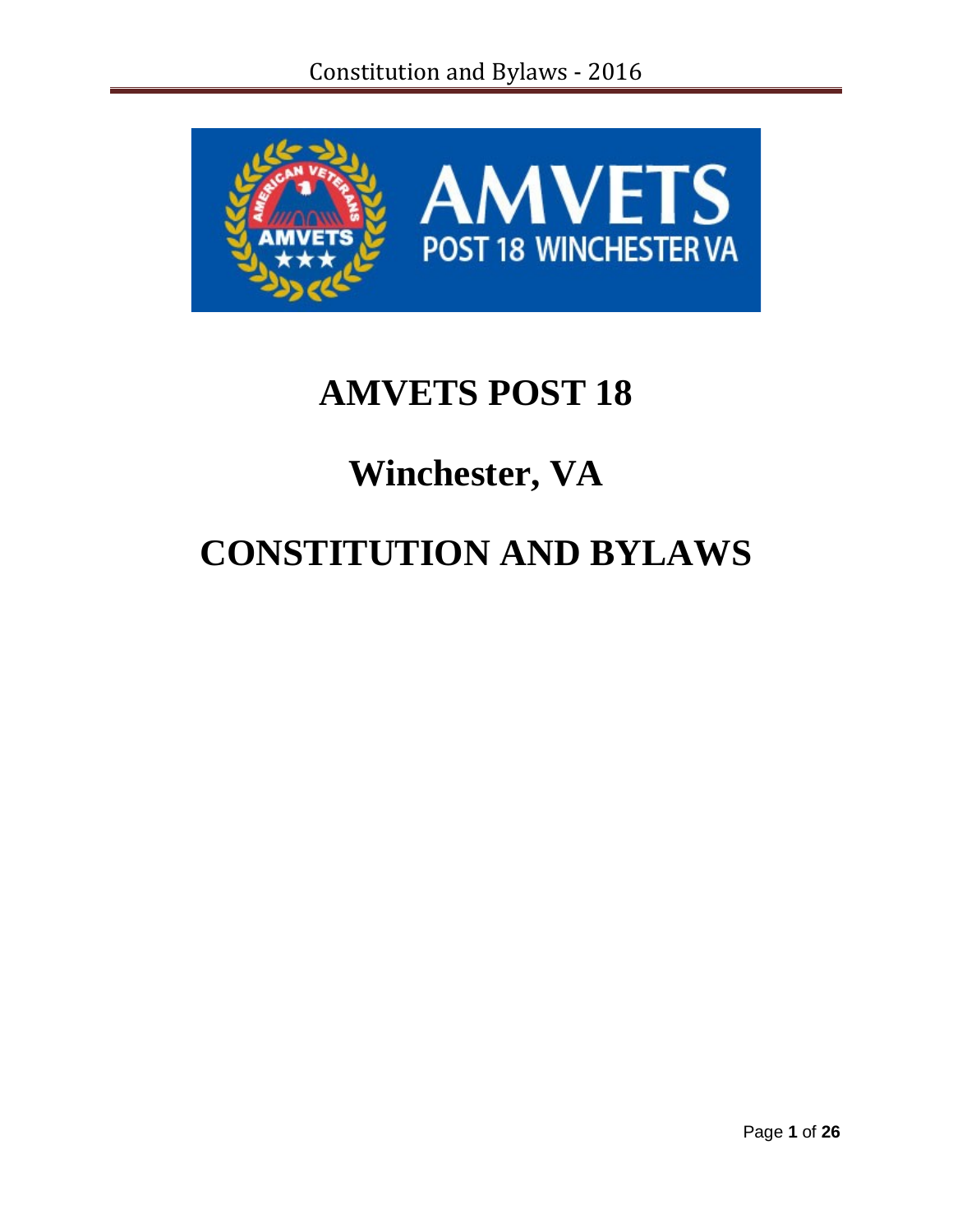# **POST 18 CONSTITUTION**

# **TABLE OF CONTENTS**

| Preamble                               | $\overline{\mathbf{4}}$ |
|----------------------------------------|-------------------------|
| <b>Article I. NAME</b>                 | 4                       |
| <b>Article II. AIMS</b>                | 4                       |
| Article III. MEMBERSHIP                | 5                       |
| <b>Article IV. OFFICERS</b>            | 6                       |
| Article V. POST EXECUTIVE COMMITTEE    | 6                       |
| <b>Article VI. POST ORGANIZATION</b>   | 6                       |
| Article VII. SUBORDINATE ORGANIZATIONS | 6                       |
| <b>Article VIII. AUXILIARY</b>         | $\overline{7}$          |
| <b>Article IX. SAD SACKS</b>           | 8                       |
| <b>Article X. JUNIOR AMVETS</b>        | 8                       |
| <b>Article XI SONS OF AMVETS</b>       | 8                       |
| <b>Article XII. AMVETS RIDERS</b>      | 8                       |
| <b>Article XIII. DEFINITIONS</b>       | 8                       |
| <b>Article XIV. AMENDMENTS</b>         | 9                       |
| <b>CERTIFICATION</b>                   | 10                      |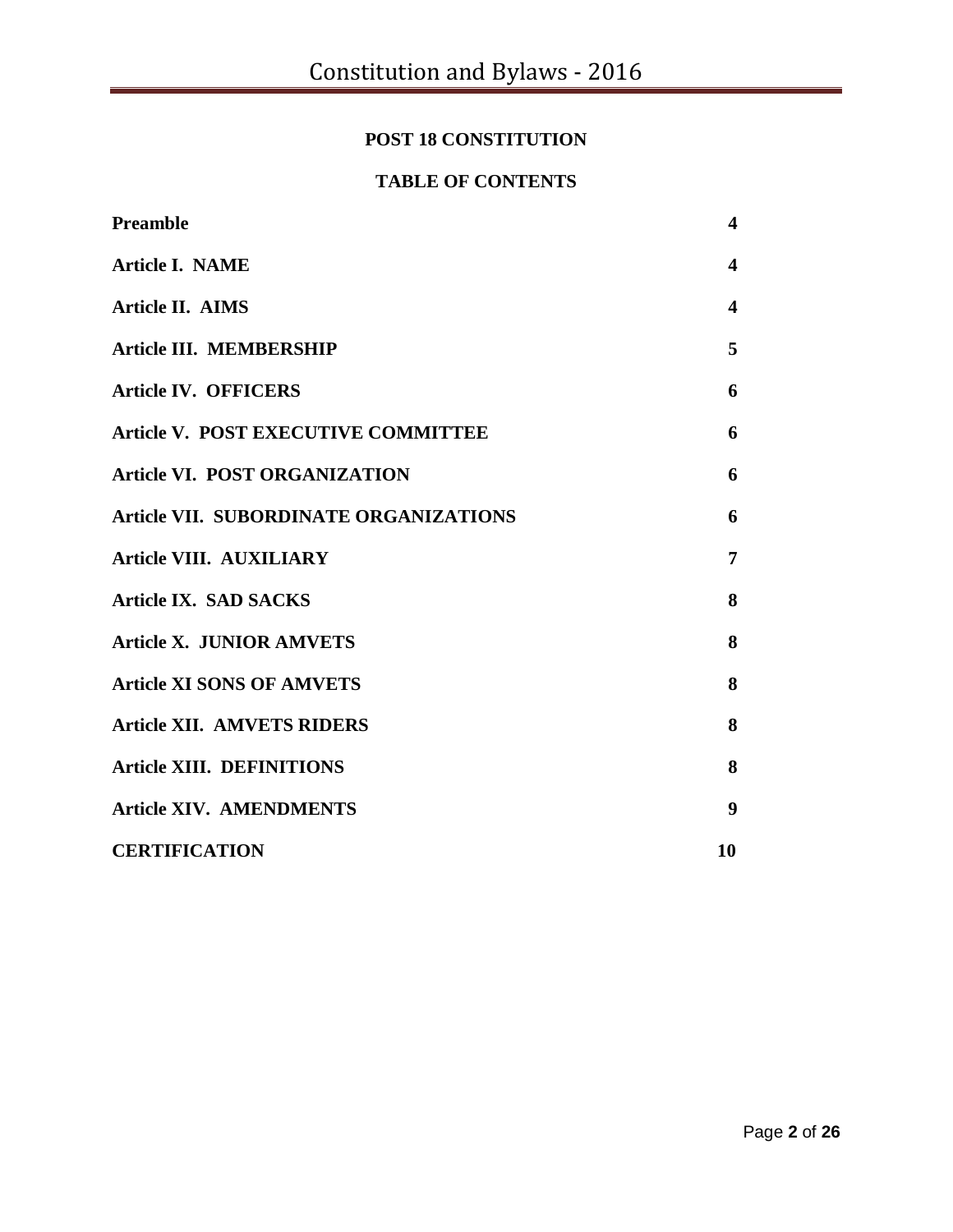**POST 18 BYLAWS**

| <b>TABLE OF CONTENTS</b> |  |  |  |
|--------------------------|--|--|--|
|--------------------------|--|--|--|

| <b>Article I. QUORUM</b>                                                     | 11 |
|------------------------------------------------------------------------------|----|
| <b>Article II. POST EXECUTIVE COMMITTEE</b>                                  | 11 |
| <b>Article III. COMMITTEES</b>                                               | 11 |
| <b>Article IV. MEETINGS</b>                                                  | 12 |
| Article V. ELECTION AND APPOINTMENT OF OFFICERS                              | 13 |
| Article VI. DELEGATE TO NATIONAL CONVENTION                                  | 17 |
| Article VII. DELEGATES TO DEPARTMENT CONVENTIONS<br>AND DEPARTMENT EXECUTIVE |    |
| <b>COMMITTEE MEETINGS</b>                                                    | 17 |
| <b>Article VIII. FINANCE</b>                                                 | 18 |
| <b>Article IX. ELECTRONIC COMMUNICATIONS</b>                                 | 21 |
| <b>Article X. RESOLUTIONS</b>                                                | 21 |
| Article XI. RESTRICTED USE OF ORGANIZATIOIN                                  | 21 |
| <b>Article XII. DISCIPLINE OF POST MEMBERS</b>                               | 21 |
| <b>Article XIII. AMENDMENTS</b>                                              | 22 |
| Appendix A. AUDIT CHECKLIST                                                  | 23 |
| <b>Appendix B. GRIEVANCE PROCEDURES</b>                                      | 25 |
| <b>CERTIFICATION</b>                                                         | 26 |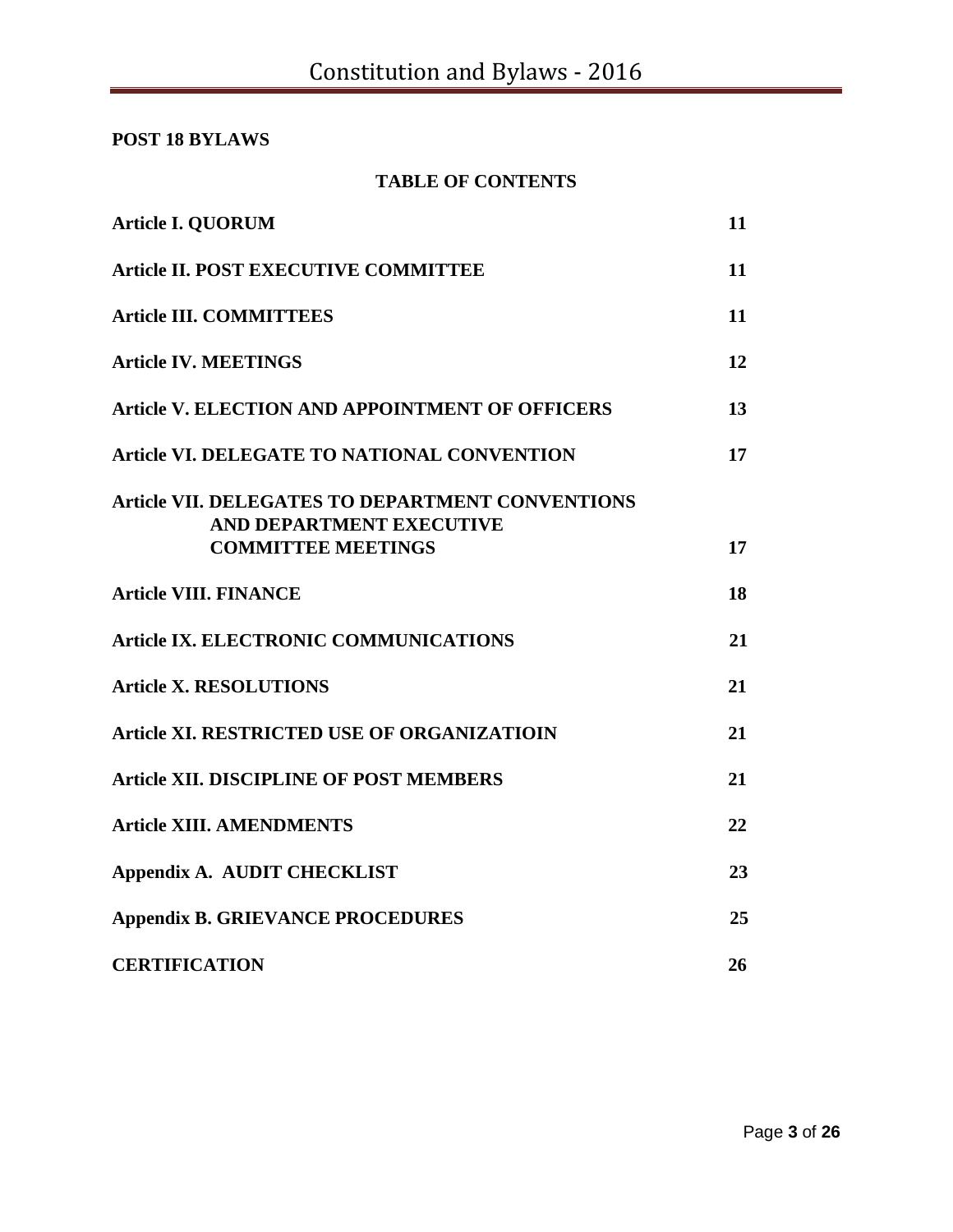# **POST 18 CONSTITUTION**

### **PREAMBLE**

We, the American veterans who have served or are serving in the Armed Forces of the United States during and since World War II, fully realizing our responsibility to our community, to our State, and to our Nation, associate ourselves for the following purposes: To uphold and defend the Constitution of the United States; to safeguard the principles of freedom, liberty, and justice for all; to promote the cause of peace and goodwill among nations; to maintain inviolate the freedom of our country; to preserve the fundamentals of democracy; to perpetuate the friendship and associations of these veterans, and to dedicate ourselves to the cause of mutual assistance, this by the Grace of God.

#### **ARTICLE I. NAME**

The name of this organization shall be AMVETS, Post 18, Winchester, Virginia, and it shall be hereinafter referred to as the Post.

#### **ARTICLE II. AIMS**

The aims and purposes of this organization are as follows:

- 1. To serve our country in peace as in war; to build and maintain the welfare of the United States of America toward lasting prosperity and peace for all its inhabitants.
- 2. To encourage, in keeping the policies of our Government, the establishment of a concrete plan to secure permanent international peace and to assist in the maintenance of international peace.
- 3. To inspire in our membership a sense of responsibility and to develop leadership for the preservation of our American democratic way of life.
- 4. To help unify divergent groups in the overall interest of American democracy.
- 5. To train our youth to become purposeful citizens in a democracy with full knowledge of the responsibilities as well as the privileges of citizenship.
- 6. To cooperate with all duly recognized existing veterans' organizations in the furtherance of the aims of the American veterans who have served or are serving in the Armed Forces of the United States during and since World War II.
- 7. To ensure the orderly return of the veterans to civilian life by protecting their rights as individuals while still in uniform.
- 8. To expedite and assist in the rehabilitation of the veteran by maintenance of employment services, sponsoring educational opportunities, providing counsel of insurance, housing, recreation, personal challenges, hospitalization, and veterans benefits.
- 9. To act as a liaison agent between the veteran and the Government.
- 10. To provide an organization to encourage fellowship among all American veterans who have served or are serving in the Armed Forces of the United States during and since World War II.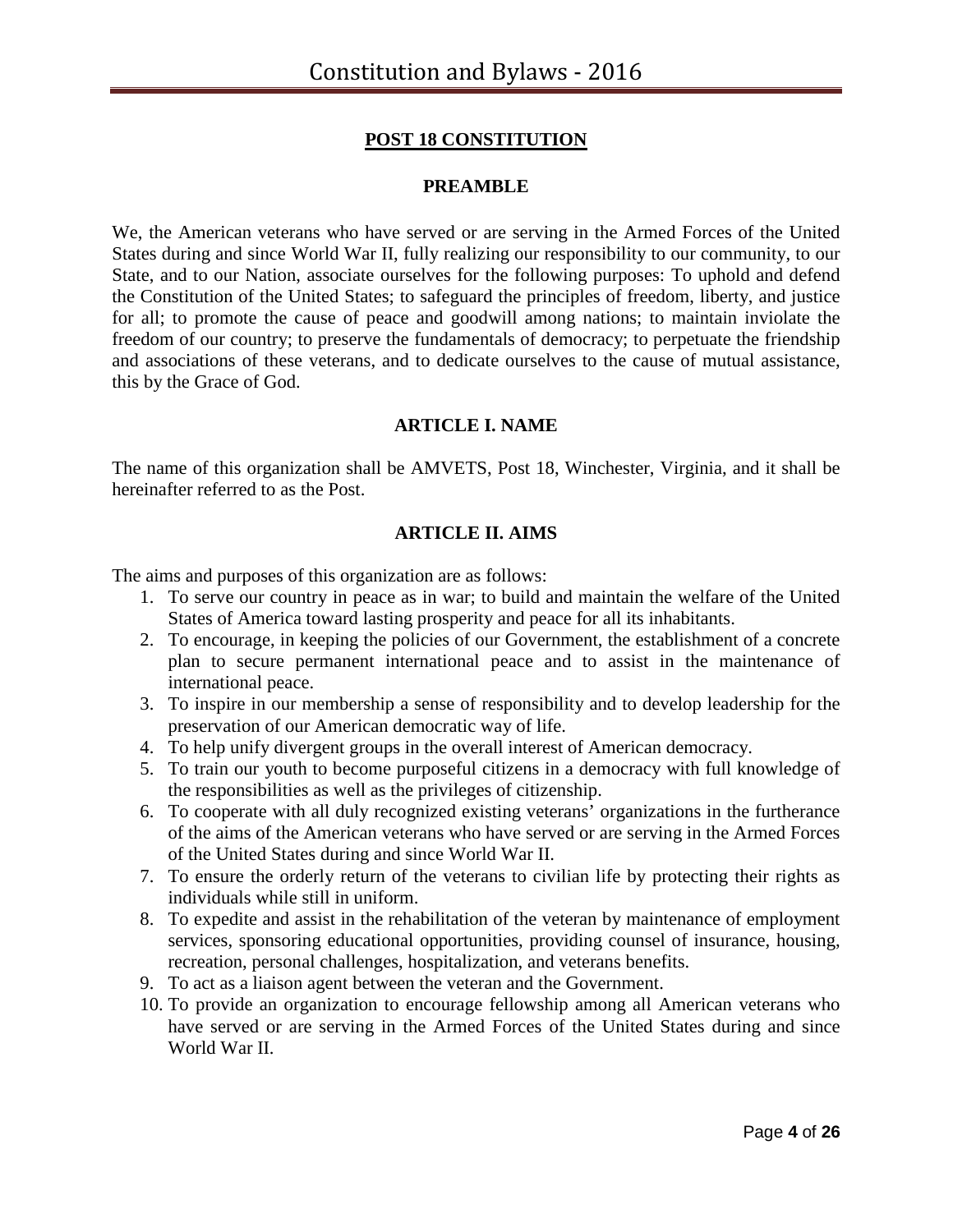11. To keep the public forever reminded that American veterans who have served or are serving in the Armed Forces of the United States during and since World War II fought and served to preserve peace, liberty, and democracy of their Nation.

#### **ARTICLE III. MEMBERSHIP**

**Section 1:** Any person who served or is currently serving in the Armed Forces of the United States of America at any time after September 15, 1940 is eligible for regular membership in AMVETS provided such service, when terminated by discharge, or release from active duty, be by honorable discharge, honorable separation or general discharge under honorable conditions.

**Section 2:** Any American citizen as an American citizen, who served in the Armed Forces of an allied nation of the United States at any time after September 15, 1940 and before May 8, 1975, is eligible for regular membership in AMVETS provided such service - when terminated by discharge or release from active duty - is by honorable discharge or honorable separation.

**Section 3:** No person who is a member of, or who advocates the principles of any organization believing in, or working for the overthrow of the United States Government by force, and no American citizen or permanent resident alien in the United States, one of its territories, possessions or the District of Columbia who refuses to uphold and defend the Constitution of the United States, shall be privileged to become, or continue to be, a member of this organization.

**Section 4:** All United States reservists and national guardsmen who are now serving, or have been honorably discharged since September 15, 1940, are eligible for regular membership in AMVETS provided such service - when terminated by discharge or release - is by honorable discharge or separation.

**Section 5:** Honorary membership shall not be granted.

**Section 6:** No person shall be a member of more than one post at any one time.

**Section 7:** No person expelled from one post shall be eligible for membership in any other post without the consent of the expelling post, or consent of the Department Executive Committee (DEC) after hearing an appeal.

**Section 8:** This Post shall be the judge of its own membership, subject to the provisions of the Constitution and Bylaws of the national and department organizations.

**Section 9:** Membership year shall run from September 1 through August 31.

**Section 10:** Eligibility for membership and the rights and privileges of members shall be as provided in the Constitution and Bylaws, and the terms of membership and requirements for holding office within AMVETS shall not be discriminatory on the basis of race, color, religion, sex or national origin.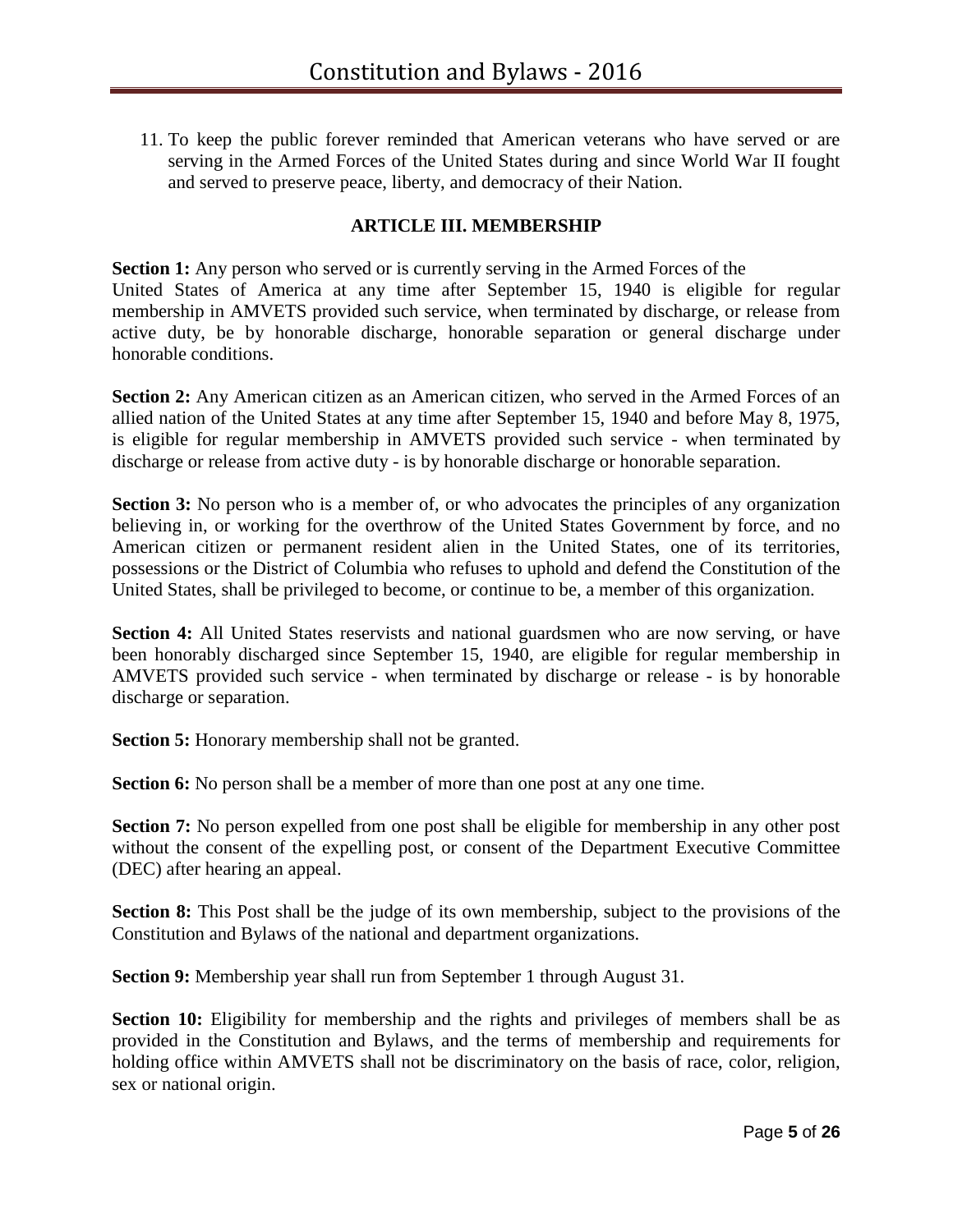### **ARTICLE IV. OFFICERS**

**Section 1:** Officers of the Post shall consist of a Commander, not more than three Vice Commanders, Adjutant, Finance Officer, Provost Marshal, Judge Advocate, three trustees, and such other officers as may be prescribed by the Post Bylaws, Article V Section 1.

**Section 2:** Nomination and election of officers shall be held annually between May 1 and June 30. Nominations shall be made from the floor at the annual meeting.

#### **ARTICLE V. POST EXECUTIVE COMMITTEE**

The elected and appointed officers of the Post and the Immediate Past Post Commander shall constitute the Post Executive Committee (PEC) which shall be charged with the administrative affairs and property of the Post. The PEC shall formulate the policy of the organization for approval by the members.

#### **ARTICLE VI. POST ORGANIZATION**

**Section 1:** This Post shall be governed by the officers chosen in accordance with this Constitution and Bylaws and will annually revalidate its charter prior to July 15. Such revalidation shall be evidenced by the issuance of a Revalidation Certificate issued by the National Department upon satisfactory completion of all requirements. Aside from any other requirements imposed by the Department or National Constitution and Bylaws, the Post shall:

(a) Furnish National Headquarters and the Department Headquarters with a certified list of current Post officers not later than July 15;

(b) Provide a written statement to the National Headquarters that the post has/has not filed an IRS Form 990 with the Internal Revenue Service for the fiscal year;

(c) Furnish National Headquarters with a copy of the Post's current Constitution and Bylaws or certify on the Change of Officers Form that the copy on file has not been altered, changed, or amended.

(d) Be fully paid up in all accounts with National Headquarters;

(e) Comply with applicable liability insurance and bonding mandates;

(f) Have a minimum of ten members in good standing at all times.

**Section 2:** Within thirty days of notice to surrender its charter resulting from disciplinary or voluntary action, the Post will close all bank accounts and deliver to the Department of Virginia or National Headquarters all Post records, property and assets.

# **ARTICLE VII. SUBORDINATE ORGANIZATIONS**

**Section 1:** A subordinate organization of this post may be established only by a provision of the Post's Constitution, and in keeping with the National Constitution and Bylaws.

**Section 2:** All subordinate organizations' membership qualifications must be consistent with the aims and purposes of AMVETS.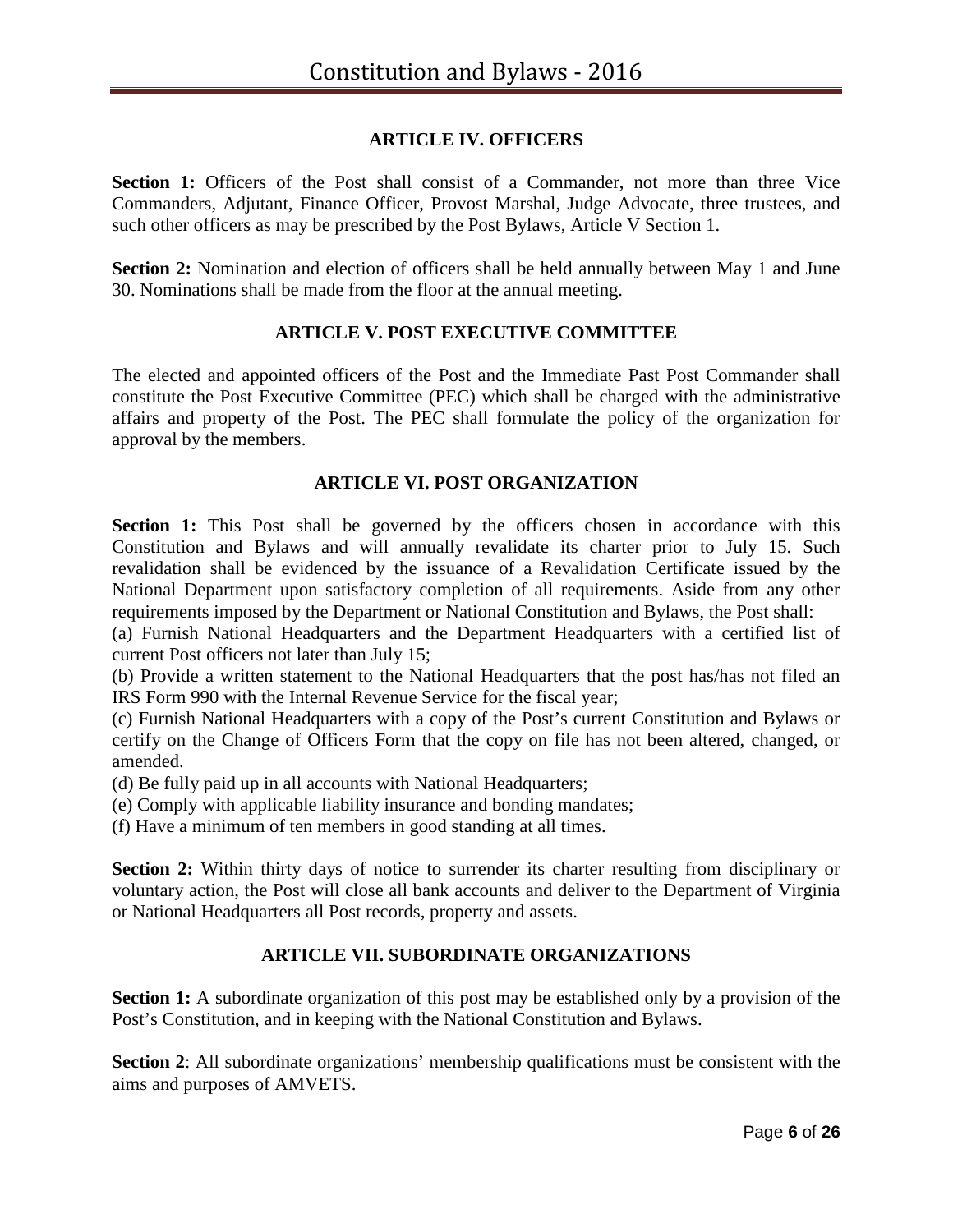**Section 3:** All AMVETS subordinate organizations shall follow the same membership year and pay membership dues in concert with the parent organization.

**Section 4:** All subordinate organizations must be under the jurisdiction of the AMVETS Post whose name it bears and shall carry the corresponding number of the Post.

**Section 5:** A two-thirds vote of the AMVET members present at a stated meeting is required to approve and form a subordinate organization.

**Section 6:** AMVETS Post members must be given written notice of such meeting a minimum of fifteen days prior to the proposed formation.

**Section 7:** Where no Post exists, a subordinate organization shall not be formed, nor continue to operate as an independent entity. The subordinate's charter must be surrendered along with any property it may possess to the duly recognized subordinate officer in accordance with the Constitution of the national subordinate organization.

**Section 8:** Wherever a post clubroom is maintained and operated for the convenience and pleasure of its member, and the name AMVETS or its insignia are displayed or used, a board of trustees shall be elected by and from among the members of the post to supervise its activities, operations and finances.

**Section 9:** No fundraising activities can be sponsored by any subordinate organization without the recommendation of the AMVETS Post Executive Committee and the prior approval of the AMVETS Department and National organizations in compliance with National Bylaws Article VII, Section 3 (a).

# **ARTICLE VIII. AUXILIARY**

**Section 1:** AMVETS recognizes a subordinate organization known as the AMVETS Ladies Auxiliary.

**Section 2:** Membership eligibility:

(a) Mothers, wives and grandmothers, regardless of age, and to the daughters, sisters and granddaughters not less than eighteen years of age of regular members of AMVETS, and to

(b) Mothers and widows, regardless of age, and daughters, sisters and granddaughters not less than eighteen years of age or deceased veterans who would have been eligible for membership in AMVETS.

(c) Female veterans who served honorably in the Armed Forces of the United States after Sept. 15, 1940, or as an American citizen in the armed forces of Allied countries, after Sept. 15, 1940 and before May 8, 1975, who maintain their AMVET membership unless they meet established criteria.

(d) Any Auxiliary member who qualifies and joins as a member under the criteria in Section 2 (a), (b) or (c) shall be allowed to remain an Auxiliary member so long as she remains a member in good standing.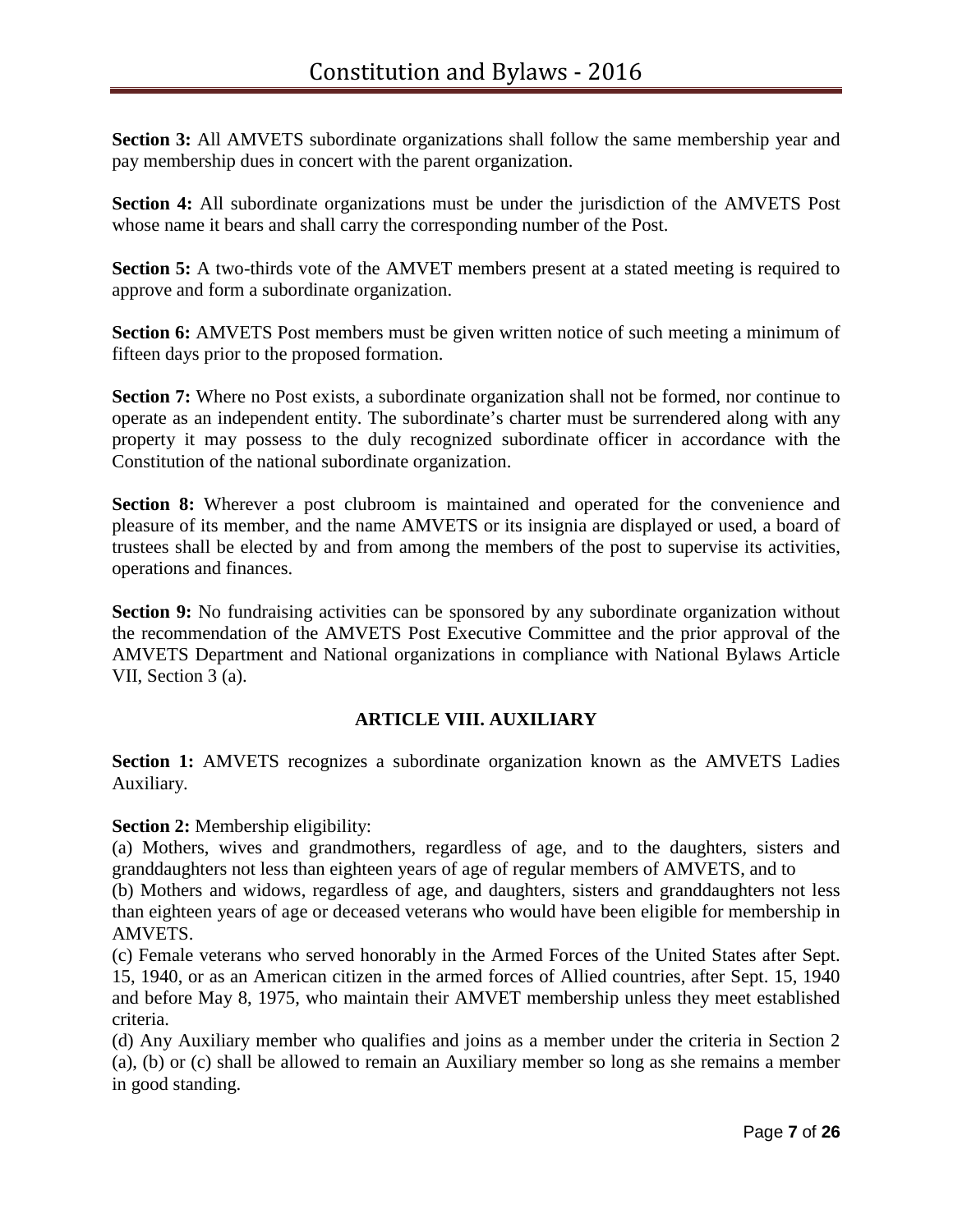**Section 3:** AMVETS recognizes a subordinate organization known as Sackets, a fun and honor organization of the AMVETS Auxiliary.

# **ARTICLE IX. SAD SACKS**

**Section 1:** AMVETS recognizes a subordinate organization known as AMVET Sad Sacks of American Veterans who have served or are serving in the Armed Forces of the United States during and since World War II.

**Section 2:** Membership in Sad Sacks shall be limited to members in good standing of AMVETS.

#### **ARTICLE X. JUNIOR AMVETS**

**Section 1:** AMVETS recognizes a subordinate organization known as Junior AMVETS.

**Section 2:** Membership is limited to children from the age of five up to and including seventeen years, who are the sons and daughters, brothers and sisters, and grandchildren of AMVETS, deceased servicemen who would have been eligible for AMVETS membership, including all children for whom they are legal guardians.

#### **ARTICLE XI. SONS OF AMVETS**

**Section 1:** AMVETS recognizes a subordinate organization known as Sons of AMVETS.

**Section 2:** Membership is limited to all male descendants, grandsons, adopted sons and stepsons, fathers, husbands, widowers and brothers of members of AMVETS and deceased members of AMVETS, or service personnel who died and would have been eligible for membership in the parent AMVETS organization.

**Section 3:** The Applicant for the Sons of AMVETS must be at least eighteen years of age and cannot be a member of nor be eligible for membership in the parent organization of AMVETS.

#### **ARTICLE XII. AMVETS RIDERS**

**Section 1:** AMVETS recognizes a subordinate organization known as AMVETS Riders.

**Section 2:** Eligibility for membership in the AMVETS Riders shall be limited to members in good standing of AMVETS, AMVETS Ladies Auxiliary and Sons of AMVETS.

#### **ARTICLE XIII. DFINITIONS**

**Section 1:** National Headquarters. The National Headquarters is the senior functioning administrative agency of the organization and is composed of National officers, both elected and appointed. The National Executive Committee (NEC) is comprised of the elected and appointed officers of AMVETS, National Headquarters.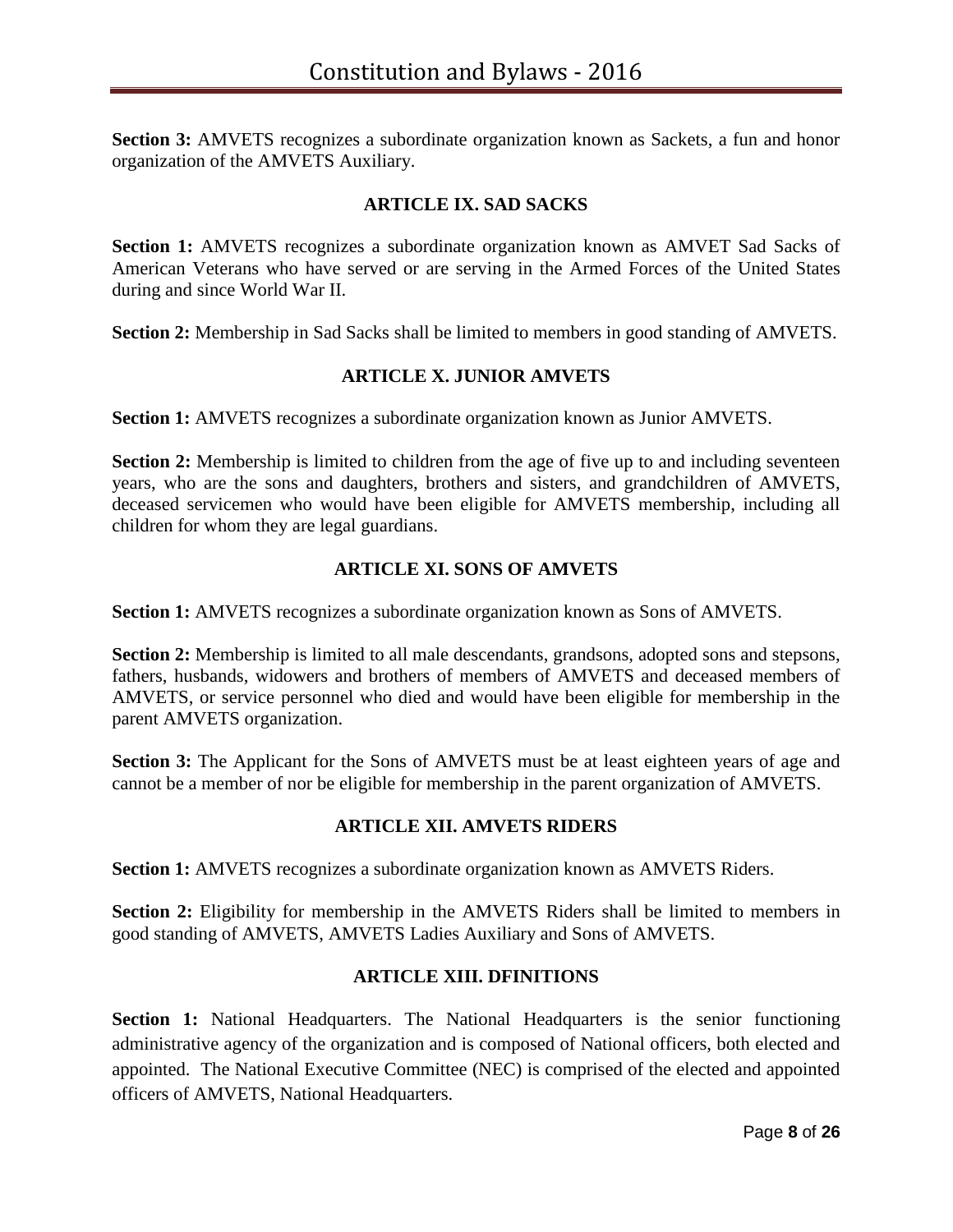**Section 2:** National Districts. The United States is divided into six Districts. The National District II consists of the Departments of the District of Columbia; the Department of Delaware; the Department of Maryland; the Department of North Carolina; the Department of Pennsylvania; the Department of Virginia; and the Department of West Virginia.

**Section 3:** Departments. Departments are organized and function similarly to the National Organization; however, their jurisdiction is limited to state boundaries. The Department Executive Committee (DEC) is comprised of the elected and appointed officers of AMVETS, Department of Virginia.

**Section 4:** Post. Posts are the fundamental units of AMVETS. Local Posts are formed within the Department entities and function within their respective jurisdictions. The Post Executive Committee (PEC) is comprised of the elected and appointed officers of AMVETS, Post 18.

# **ARTICLE XIV. AMENDMENTS**

**Section 1:** This Constitution may be amended by a majority vote at the Post annual meeting. Proposed amendments will be submitted and sent to the membership at least ten days prior to the meeting.

**Section 2:** This Constitution, however, may be amended at the Post annual meeting without notice by a two thirds vote of those members present.

**Section 3:** Amendments to this Constitution shall take effect upon adoption unless otherwise specified by the resolution.

**Section 4:** No amendment may be adopted unless referred to the Constitution and Bylaws Committee, which will consider it and report on it at the Post annual meeting.

**Section 5:** Copies of all adopted amendments shall be forwarded to the Department for review by the Department Judge Advocate within thirty days after their adoption.

**Section 6:** The Department Judge Advocate will forward the approved copies to the National Headquarters for placement in the permanent Post file.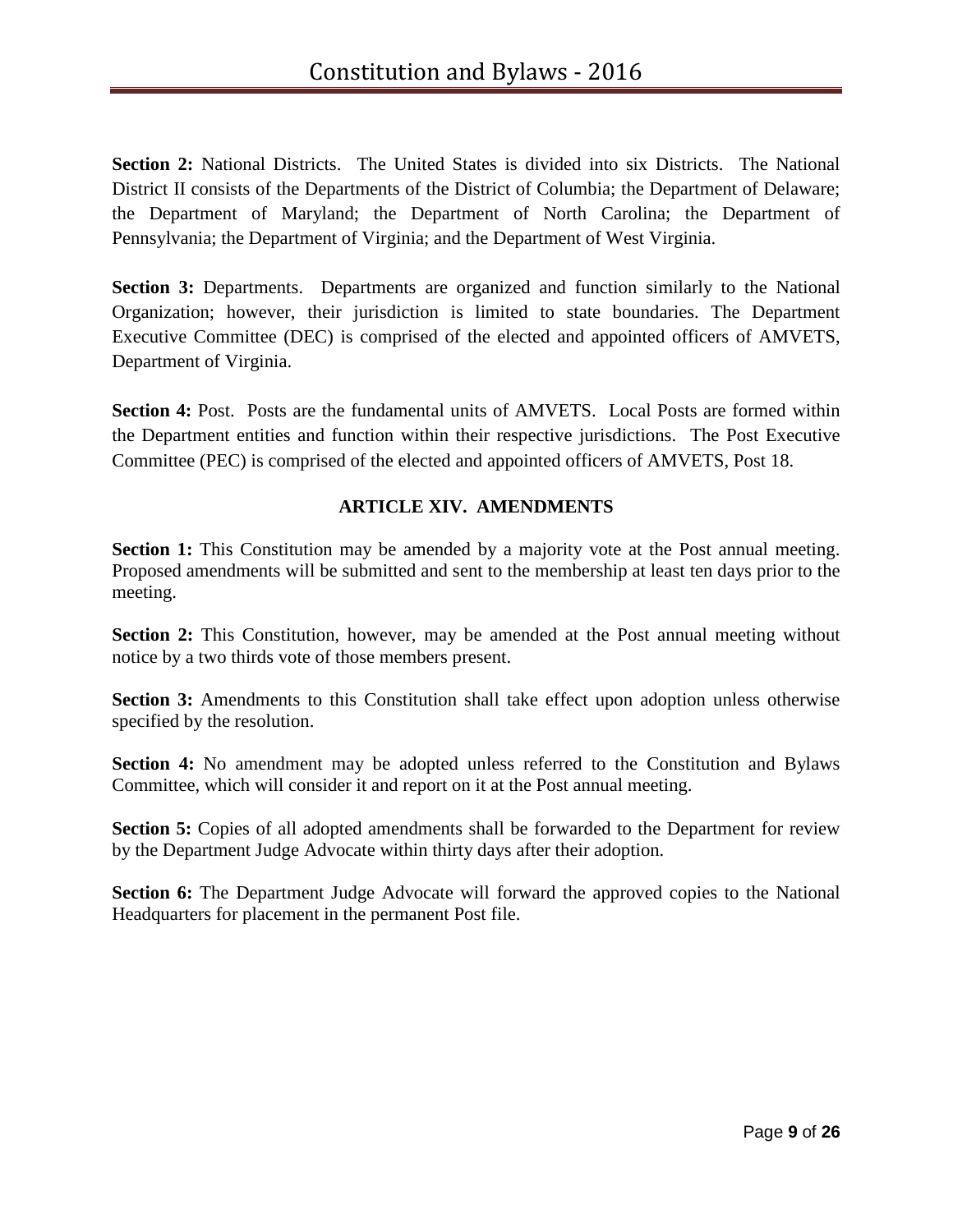# **CERTIFICATION**

This document is a true copy which was adopted by the membership of Virginia Post 18 at the Post Annual Meeting held on May 18, 2016.

| 18 May 2016 | DAVID G. LOY Colonel, USA Retired | <b>Original</b> |
|-------------|-----------------------------------|-----------------|
| Date        | Signature of Post Judge Advocate  |                 |
| 18 May 2016 | JAY L. MARTS Colonel, USA Retired | Original Signer |
| Date        | Signature of Post Adjutant        |                 |

Page **10** of **26**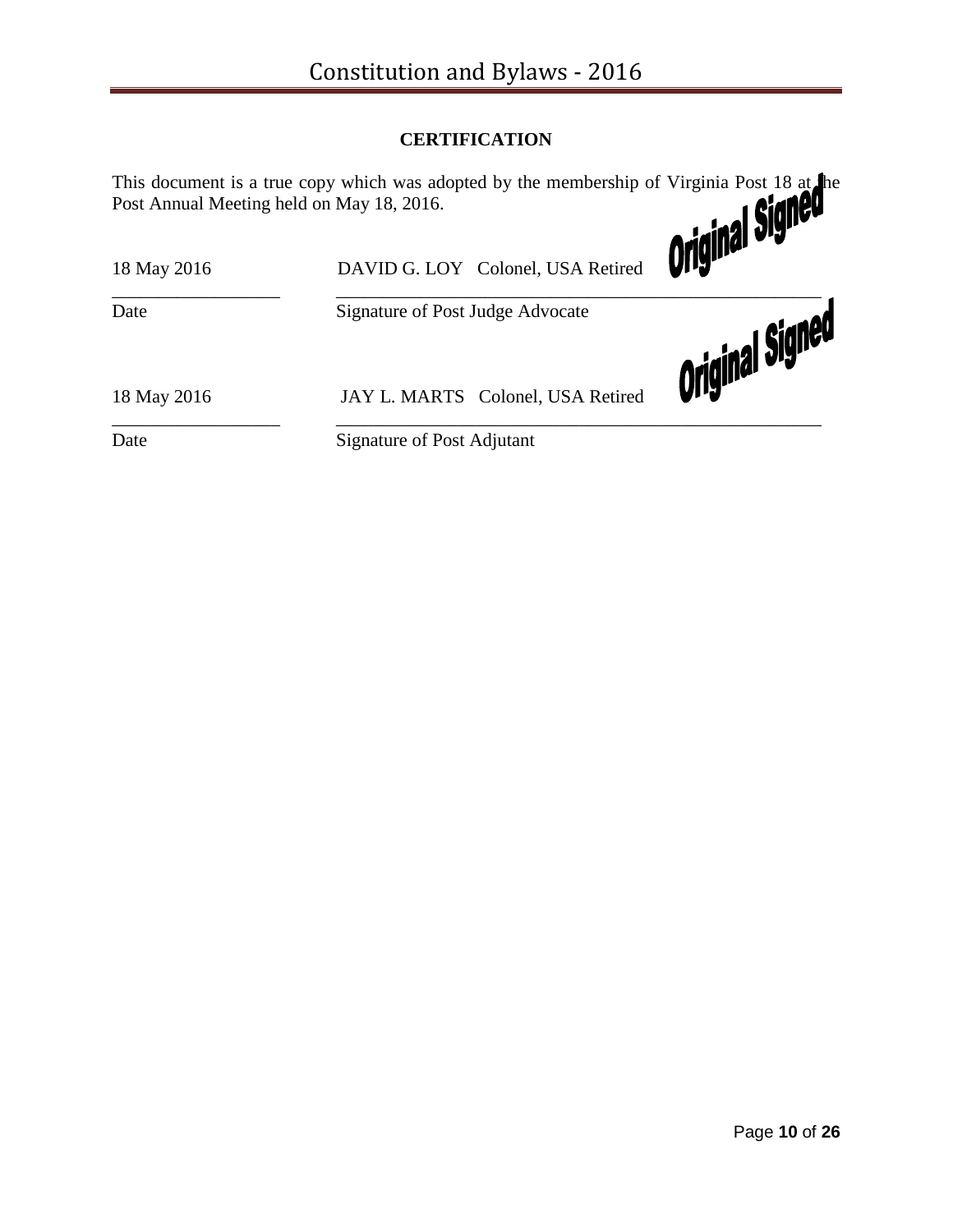# **POST 18 BYLAWS**

# **ARTICLE I. QUORUM**

**Section 1:** At all regular, special and annual meetings at least ten members present shall constitute a quorum, providing at least two elected officers are present to preside, of which one must be the Commander or a Vice Commander.

**Section 2:** A quorum at PEC meetings shall consist of five members of the Committee of which one must be the Commander or a Vice Commander.

# **ARTICLE II. POST EXECUTIVE COMMITTEE**

**Section 1:** The elected and appointed officers of the Post and the Immediate Past Post Commander shall constitute the PEC which shall be charged with the administrative affairs and property of the Post. The PEC shall formulate the policy of the organization for approval by the members.

**Section 2:** The PEC shall meet on the second Tuesday of each month at a location identified by the Time and Place Committee.

(a) PEC meetings shall be rescheduled for alternate dates or locations due to location conflicts, holiday conflicts, other scheduled Post activities, or inclement weather.

(b) PEC members shall be notified of the rescheduled place and date.

# **ARTICLE III. COMMITTEES**

**Section 1:** The following standing Committees shall be:

(a) Membership.

- (b) Programs and Americanism.
- (c) Legislative.
- (d) Finance.
- (e) Time and Place.
- (f) Constitutional and Bylaws.
- (g) Hospital and Welfare.
- (h) Audit.
- (i) Records Management.

**Section 2:** Membership Committee shall be chaired by First Vice Commander, and other members shall be appointed as are necessary to accomplish its objectives.

**Section 3:** Programs and Americanism Committee shall be chaired by the Second Vice Commander, and other members shall be appointed as are necessary to accomplish its objectives.

**Section 4:** Legislative Committee shall be chaired by the Third Vice Commander, and other members shall be appointed as are necessary to accomplish its objectives.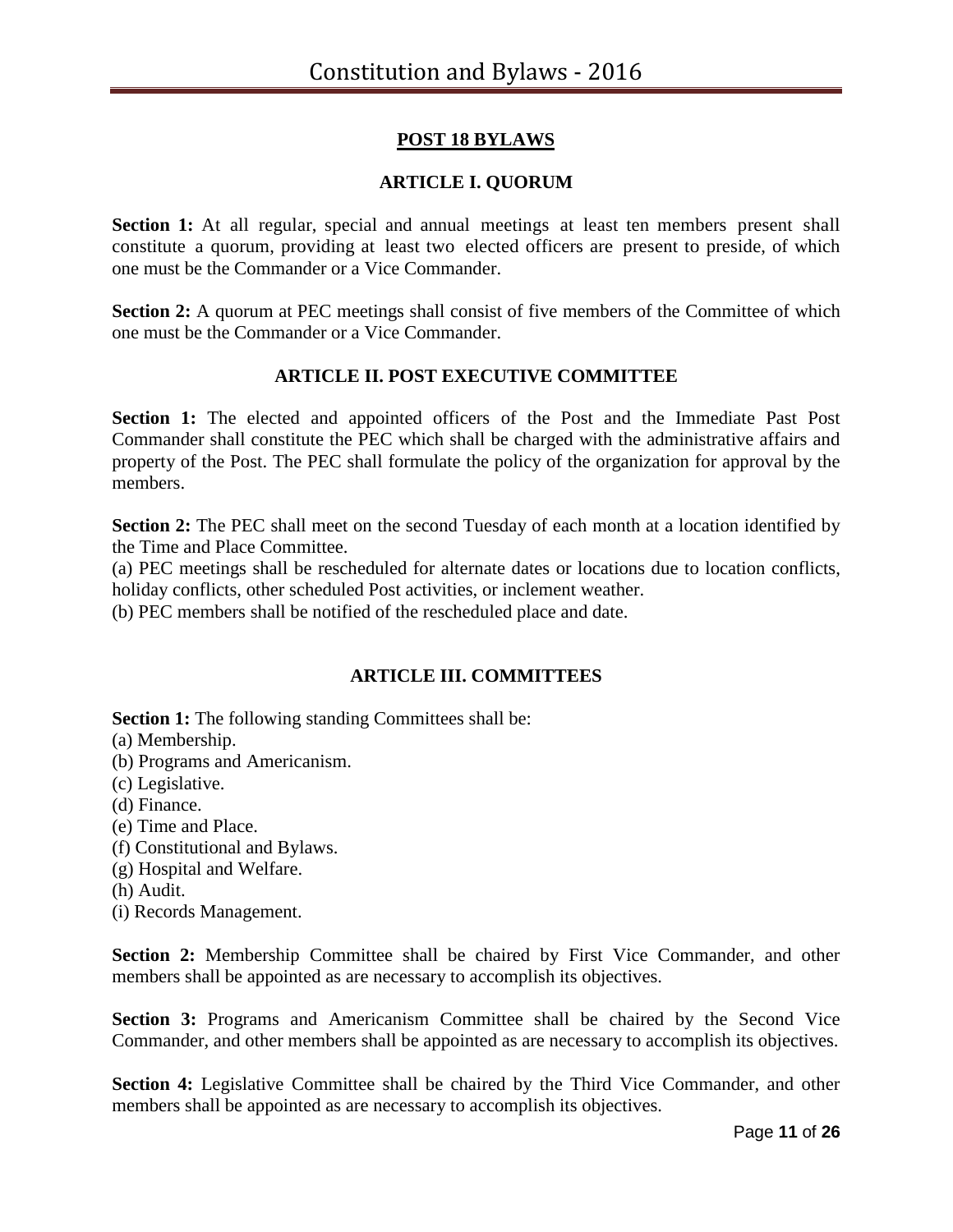**Section 5:** Finance Committee shall be chaired by the Finance Officer, and other members shall be appointed as are necessary to accomplish its objectives.

**Section 6:** Time and Place Committee shall be chaired by the Provost Marshall, and other members shall be appointed as are necessary to accomplish its objectives.

**Section 7:** Constitutional and Bylaws Committee shall be chaired by the Judge Advocate, and other members shall be appointed as are necessary to accomplish its objectives.

**Section 8:** Hospital and Welfare Committee shall be chaired by the Chaplain, and other members shall be appointed as are necessary to accomplish its objectives.

**Section 9:** Audit Committee shall be chaired by the one year Trustee, and shall include the two Year and three Year Trustees.

**Section 10:** Records Committee shall be chaired by the Adjutant and other members shall be appointed as are necessary to accomplish its objectives.

**Section 11:** Temporary committees shall be appointed by the Commander, and approved by the PEC to expedite projects for the good and welfare of the Post, and shall serve at the pleasure of the Commander.

**Section 12:** Standing Committees shall meet on an as needed basis at a time and place identified by the Committee Chair.

**Section13:** Standing Committees Chair(s), or their designate, shall report to the Post membership when called upon by the Commander.

#### **ARTICLE IV. MEETINGS**

**Section 1:** There shall be three types of meetings:

(a) Regular monthly meetings.

(b) Special meetings.

(c) Annual meetings.

**Section 2:** The Post members shall be notified in advance of all meetings.

**Section 3:** Only Post members in good standing shall be allowed to vote.

#### **Section 4:** Regular monthly meeting

(a) There shall be one Regular meeting each month, normally on the same recurring date at a location as identified by the Time and Place Committee.

(b) Any changes to the Regular meeting shall be approved by the membership at a Regular scheduled meeting.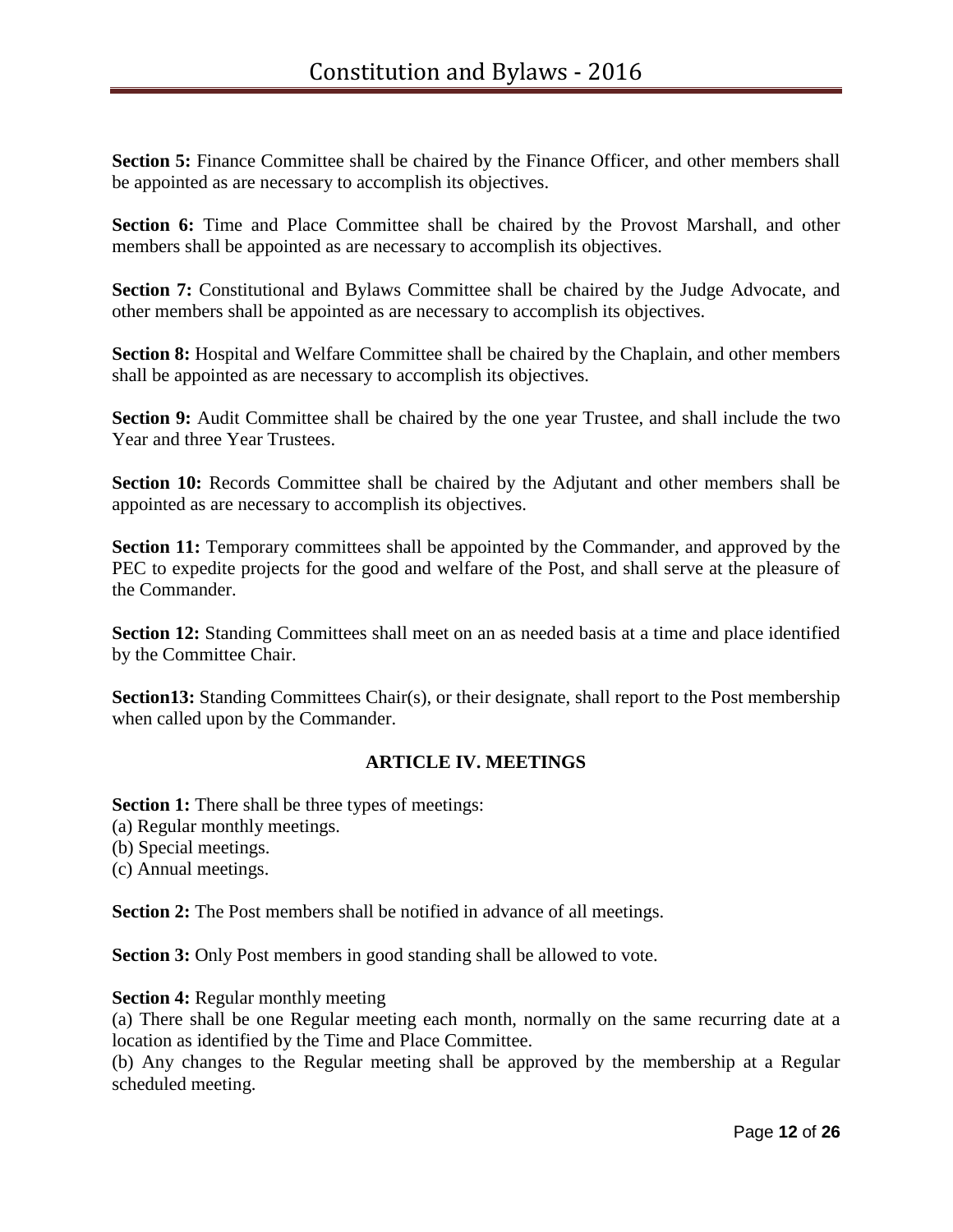(c) Regular monthly meetings may be rescheduled for alternate dates or locations due to location conflicts, holiday conflicts or inclement weather.

(d) Members shall be notified of the rescheduled place and date.

**Section 5:** Special meeting.

(a) Special meetings may be requested by any member in good standing.

(b) Special meetings shall have the concurrence of four members of the PEC at such time and place as they designate.

(c) No business shall be transacted at any special meeting except that for which the meeting was called.

#### **Section 6:** Annual meeting.

(a) Annual meeting dates shall be the third Wednesday of May at location identified by the Time and Place Committee, unless notified otherwise at the previous meeting.

(b) Written notification of the annual meeting shall be distributed to the membership by direct mail or electronic mail based on member's preferred method of notification at least ten days in advance of the annual meeting.

**Section 7:** The order of business shall be prescribed by the PEC but shall be changed when necessary.

**Section 8:** Nominations for officers shall be entertained and announced at the April regular meeting. Further nominations may be made from the floor at the annual meeting.

**Section 9:** All meetings of this Post shall be conducted in accordance with *Robert's Rules of Order Newly Revised.*

#### **ARTICLE V. ELECTION AND APPOINTMENT OF OFFICERS**

**Section 1:** A Commander, and up to three Vice Commanders designated as First Vice Commander; Second Vice Commander; Third Vice Commander; Adjutant; Finance Officer; Provost Marshal; Judge Advocate; and one Trustee for a three year term, shall be elected annually by members of the Post. A Chaplain; Historian; Service Officer; and Public Relations Officer shall be appointed annually by the newly elected Commander with the approval of the PEC.

**Section 2:** The election of officers shall be held at the annual meeting of the Post.

(a) The vote shall be taken in the manner prescribed by the post membership.

(b) If by written ballot, sufficient paper ballots shall be prepared in advance by the adjutant.

(c)The provost marshal shall distribute, collect and count the ballots and shall thereafter make the announcement of the results.

(d) Only members in good standing in person at the meeting shall be entitled to vote. National and Department Headquarters shall be notified of the election of new officers by the Post adjutant within thirty days after the said elections have been completed.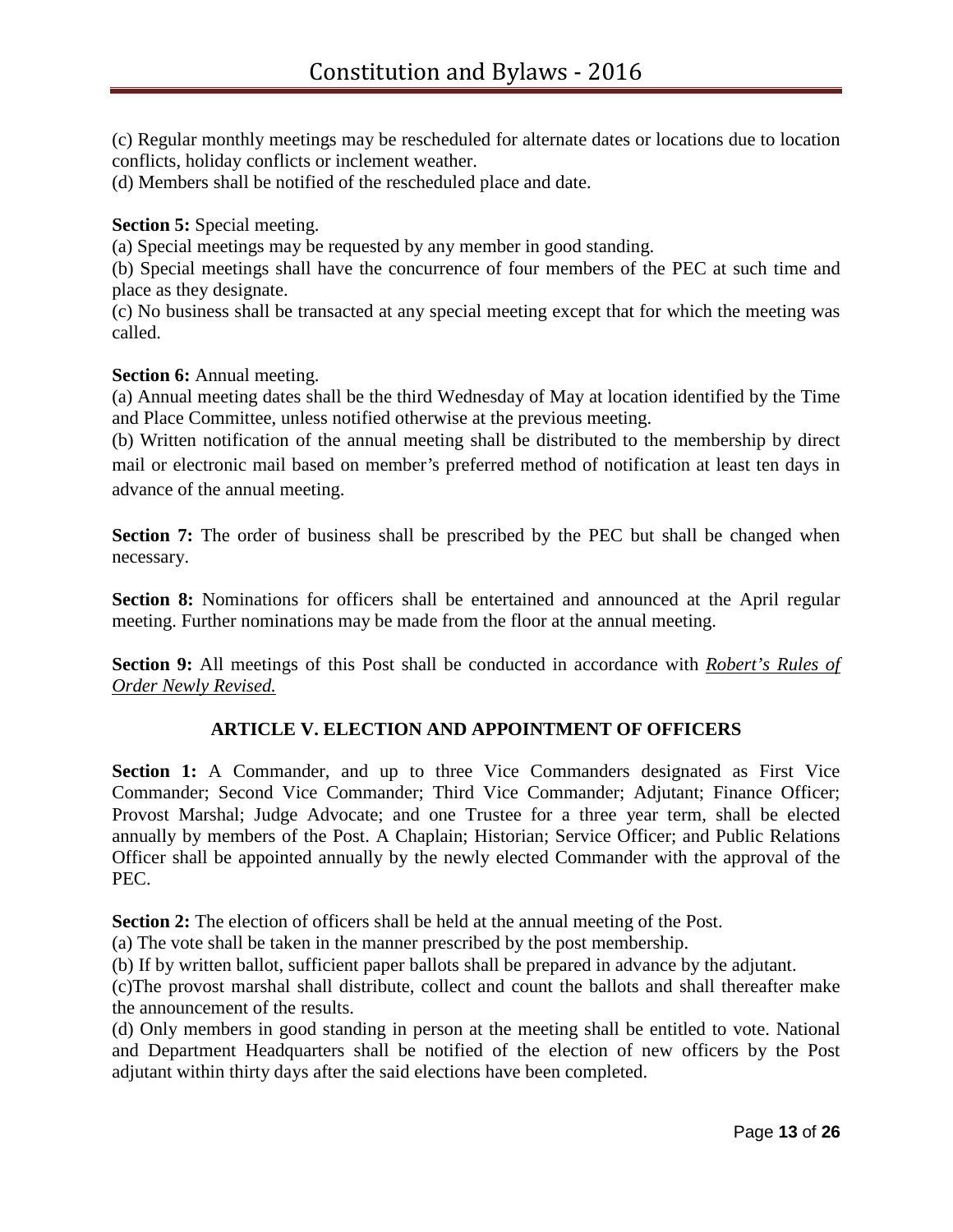**Section 3:** The newly elected and appointed officers shall be sworn in following the election of officers at the annual meeting and shall take office effective immediately.

**Section 4:** Duties of the officers shall be as described by AMVETS Officer Manual; other duties as are usually incident to the office; and as requested by the Commander.

#### **Section 5:** Commander

(a) The Commander shall be the head of the Post with full power to enforce the provisions of the Post Constitution, the Post Bylaws, and the will of the Post membership.

(b) The Commander shall be elected at the annual Post meeting for a one year term and shall serve no more than two consecutive one year terms.

(c) No elected Commander shall be eligible for re-election as Commander after having served two full terms of consecutive one year term until at least one intervening year has elapsed.

(d) The Commander shall serve as an ex officio member of all committees and shall not vote on any committee, except in the case of a tie.

S**ection 6:** Vice Commanders. The Vice Commanders shall act as representatives of the Commander in all matters referred to them by the Commander, and on the Commander's request, preside over sessions of the Post meetings and the PEC.

### **Section 7:** First Vice Commander

(a) The First Vice Commander shall be primarily responsible for the membership of the organization; shall review and reevaluate current membership programs and convey recommendations to the Commander and the PEC; shall endeavor to create and present new membership incentives to the Commander and PEC and shall perform such other duties in connection with membership as the Commander shall direct.

(b) The First Vice Commander shall be elected at the annual Post meeting for a one year term.

(c) No elected First Vice Commander shall be eligible for re-election as First Vice Commander after having served two full terms of consecutive one year term until at least one intervening year has elapsed.

# **Section 8:** Second Vice Commander

(a) The Second Vice Commander shall be primarily responsible for the programs of the organization; shall also review and reevaluate the current programs and convey recommendations to the Commander and PEC; shall endeavor to create and present new programs; shall be knowledgeable on all programs instituted by National and the Department of Virginia AMVETS. The Second Vice Commander shall perform such other duties in connection with AMVETS programs as the Commander shall direct.

(b) The Second Vice Commander shall be elected at the annual Post meeting for a one year term.

(c) No elected Second Vice Commander shall be eligible for re-election as Second Vice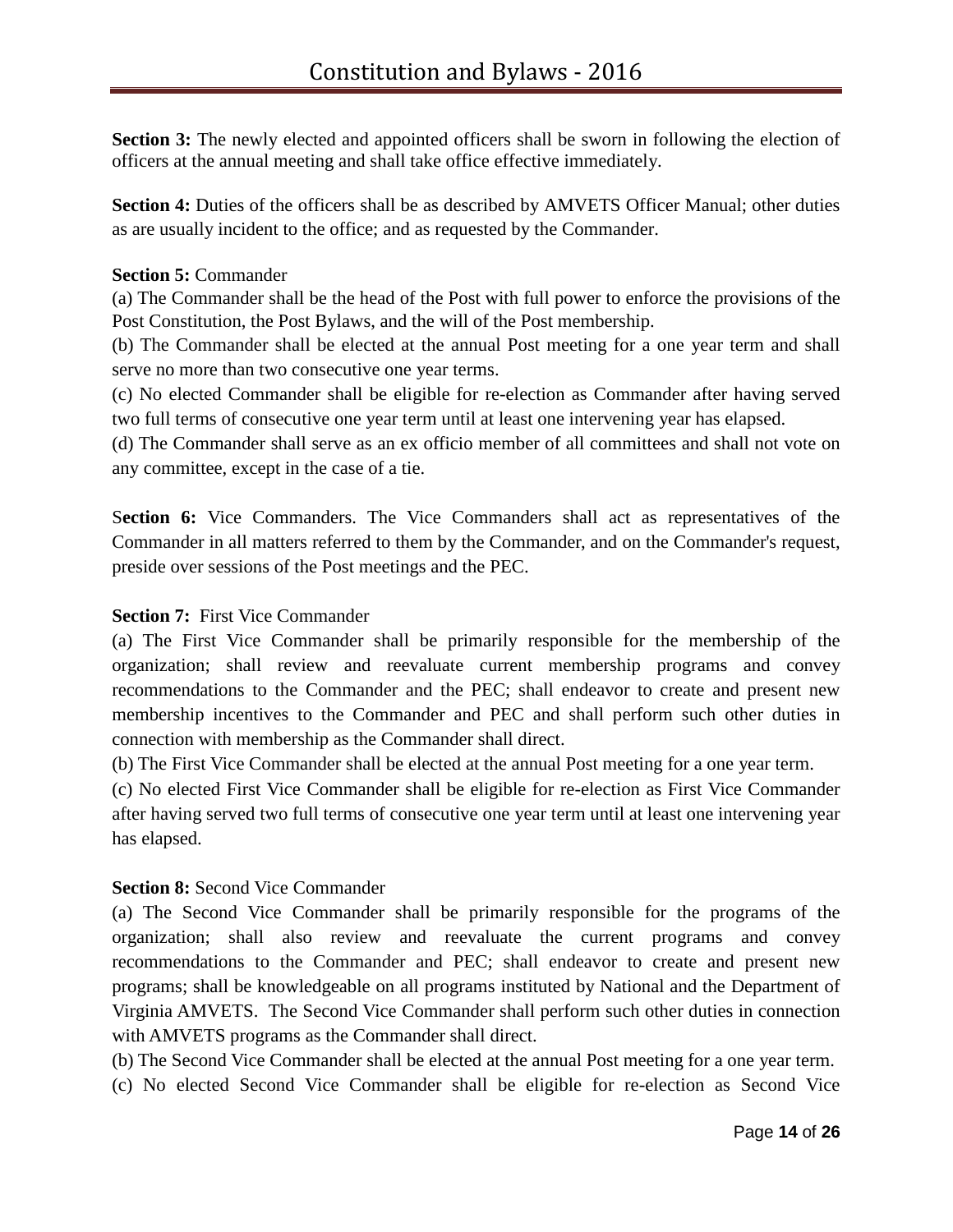Commander after having served two full terms of consecutive one year term until at least one intervening year has elapsed.

**Section 9:** Third Vice Commander. To be elected at the discretion of the Post membership.

(a) The Third Vice Commander shall be primarily responsible for the legislation of the organization.

(b) The Third Vice Commander shall be elected at the annual Post meeting for a one year term.

(c) No elected Third Vice Commander, shall be eligible for re-election as Third Vice Commander after having served two full terms of consecutive one year term until at least one intervening year has elapsed.

# **Section 10**: Adjutant

(a) The Adjutant shall be charged with the administration of the policies and mandates of the Commander and the PEC; shall prepare official correspondence for the Post; and shall serve as the secretary of the Post.

(b) The Adjutant shall be elected at the annual Post meeting for a one year term.

# **Section 11**: Finance Officer

(a) The Finance Officer shall be custodian of the funds of the Post. The Finance Officer shall make reports on the condition of the Post treasury when called for by the Commander or PEC. (b) The Finance Officer shall be elected at the annual Post meeting for a one year term.

# **Section 12: Provost Marshall**

(a) The Provost Marshall shall maintain order at Post meetings and such other ceremonies or functions as directed by the Commander; responsible for the care of the colors; coordinating and arranging meeting rooms; and verifying current AMVETS membership prior to all meetings. (b) The Provost Marshall shall be elected at the annual Post meeting for a one year term.

# **Section 13:** Judge Advocate

(a) The Judge Advocate shall advise the Post officers on all legal matters, including the interpretation of the National and Department Constitution and Bylaws; and review all agreements prior to execution by the organization.

(b) The Judge Advocate shall be elected at the annual Post meeting for a period of one year.

# **Section 14:** Trustees

(a) The Post Trustees shall have oversight of all Post monies received and disbursed by performing an audit at the conclusion of the second quarter (February) and at the conclusion of the fiscal year (August) as prescribed in Article VIII, Section 17 of these Bylaws.

(b) The Trustees shall receive copies of all money receipts prepared by members when monies are collected and given to the Finance Officer for deposit. These receipts shall be verified during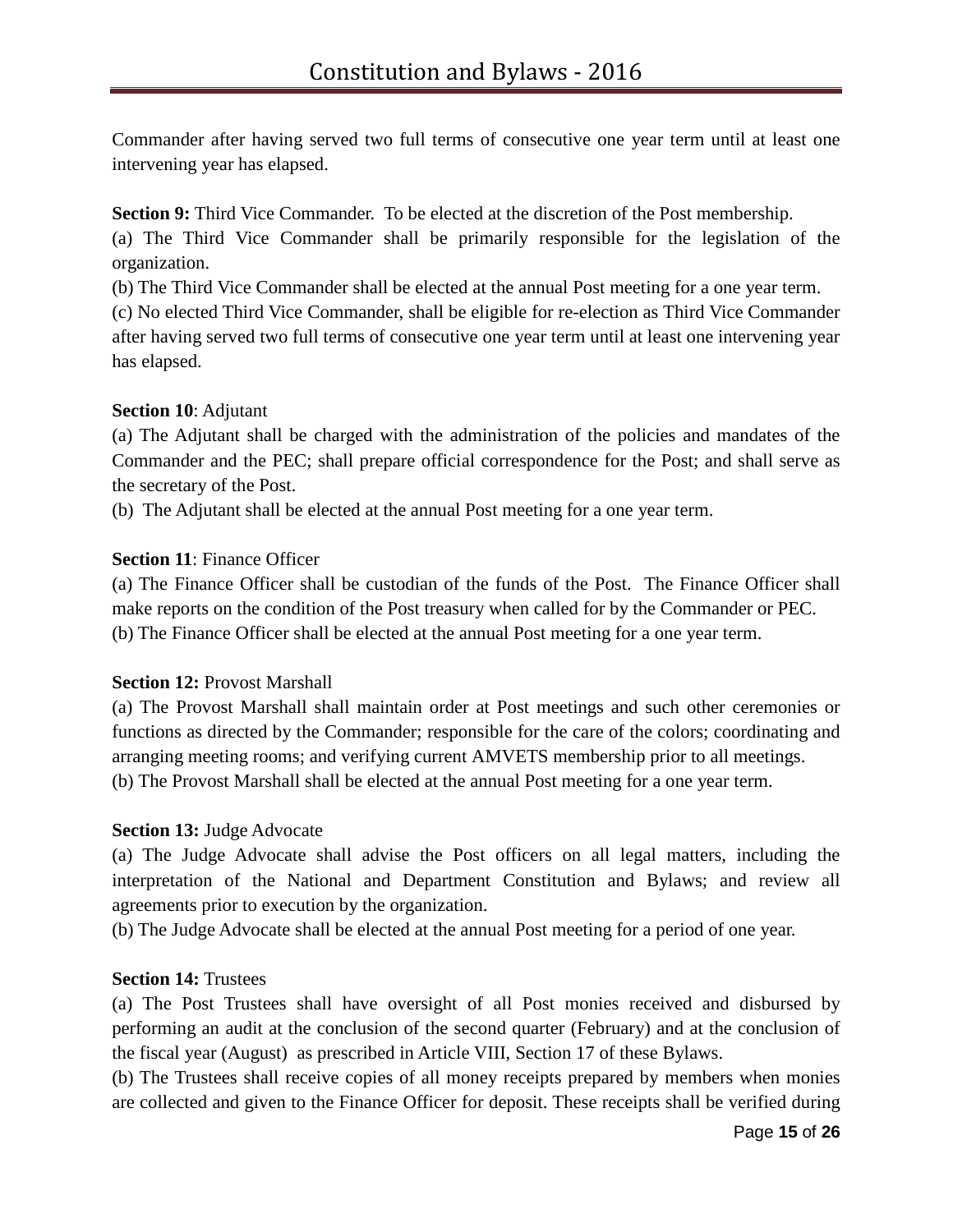the self-audit.

(c) One Trustee shall be elected at the annual Post meeting for a period of three years.

(d) There shall be three Trustees divided into three classes of one each individual serving a staggered term. Each year one shall be elected for a three year term, meaning that during any given time, there will be a Trustee serving a three year term; a Trustee serving a two year term; and a Trustee serving a one year term.

(e) No elected Trustee of an outgoing class shall be eligible for re-election as a Trustee after having served two full terms of three years until at least one intervening year has elapsed.

#### **Section 15:** Chaplain

(a) The Chaplain shall perform such religious and nonsectarian services as may be necessary, adhering to the appropriate ceremonial rituals.

(b) The Chaplain shall be appointed by the Commander with the approval of the PEC and shall serve at the pleasure of the Post Commander and PEC.

#### **Section 16**: Historian

(a) The Historian shall be responsible for compiling from year to year all records of historical value and interest for the Post.

(b) The Historian shall be appointed by the Commander with the approval of the PEC shall serve at the pleasure of the Commander and PEC.

# **Section 17: Service Officer**

(a) The Service Officer shall be the service and welfare officer of the Post; assist with employment issues; inform veterans of rights; deal with legislation concerning veteran's affairs; and answer individual requests for information.

(b) The Service Officer shall be appointed by the Commander with the approval of the PEC and shall serve at the pleasure of the Commander and PEC.

# **Section 18: Public Relations Officer**

(a) The Public Relations Officer ensures that items of public interest are published in the local media; and shall keep the public constantly advised of declared and established AMVETS policies and activities.

(b) The Public Relations Officer shall be appointed by the Commander with the approval of the PEC and shall serve at the pleasure of the Commander and PEC.

**Section 19:** In the event of a vacancy in the Office of the Commander, the First Vice Commander shall succeed to that office. In the event of a vacancy in the office of the First Vice Commander, the Second Vice Commander shall assume the office First Vice Commander. Any additional Vice Commanders specified in the Post Bylaws shall similarly participate in succession.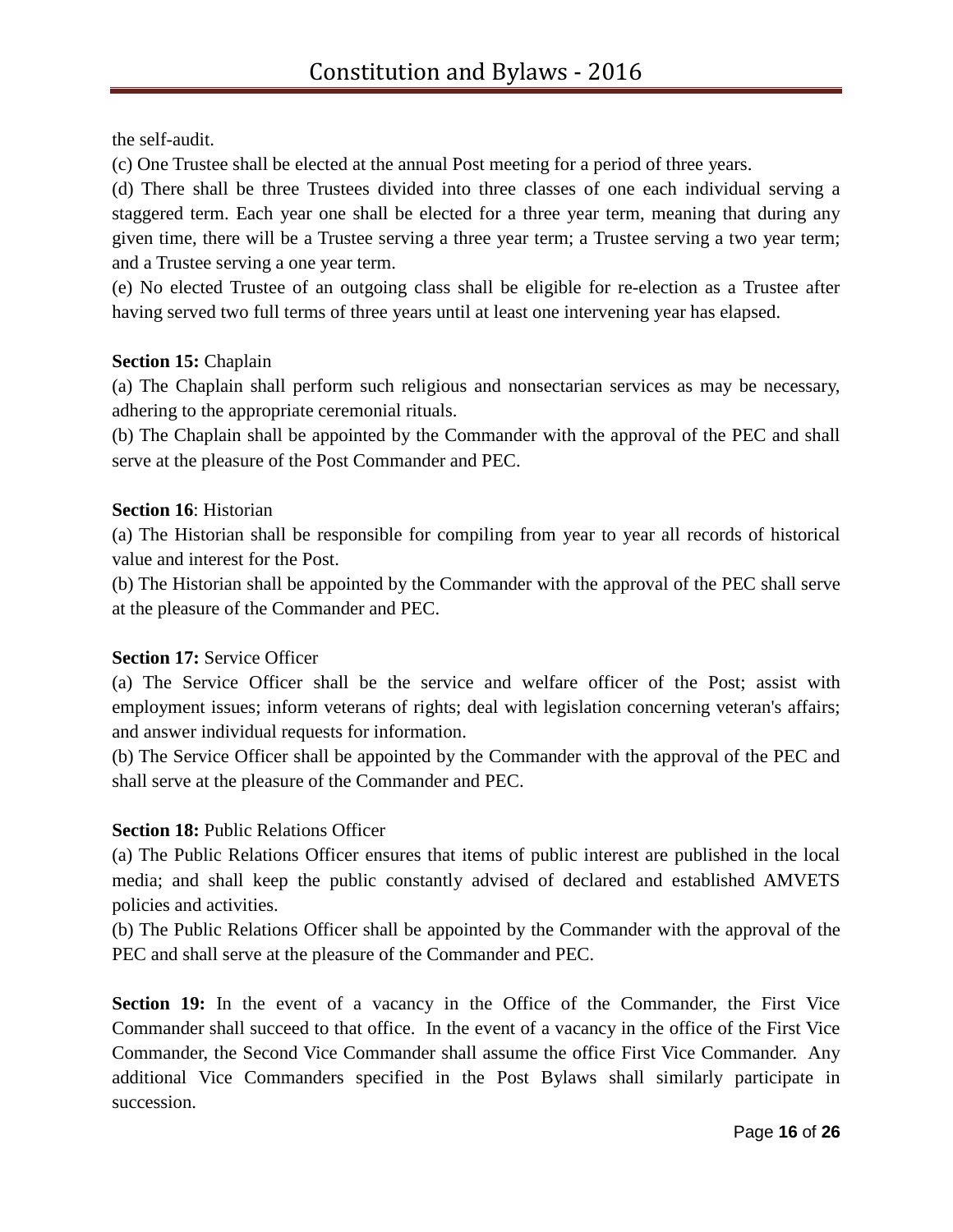**Section 20:** In the event of a vacancy in the office of the most Junior Vice Commander, or any other elected or appointed officer, regardless for such vacancy, the Commander shall appoint an AMVET to fill the vacant office for the unexpired term. Such appointment shall be made with the approval of the PEC. The appointed shall be in compliance with all qualifications and restrictions regarding the holding of said office as set forth in any article of the Constitution or Bylaws of AMVETS. On approval of the PEC, the appointee shall assume all powers and responsibilities pertaining to the office as though elected.

**Section 21:** All elected and appointed officers shall be voting members of the PEC.

# **ARTICLE VI. DELEGATE TO NATIONAL CONVENTION**

**Section 1:** The current Post Commander shall serve as the Post Delegate to the National Convention.

**Section 2:** In the event the Post Commander is unable to attend, the order of attendance shall be the First Vice Commander; Second Vice Commander; Third Vice Commander, Adjutant, Finance Officer, delegate elected by membership.

**Section 3:** The Post Delegate shall be reimbursed for attending the AMVETS National Convention as follows:

(a) Hotel cost plus taxes.

(b) Early conference registration.

(c) Round trip mileage reimbursement from the zip code of the Delegate's home address to the zip code of the meeting address, as recommended by the finance committee and approved by the PEC. The recommended travel is 500 miles per day.

(d) If the Post Delegate opts to fly, the cost of the airline ticket shall not exceed that of the cost of mileage.

(e) Daily meal allowance and maximum reimbursements are recommended by the finance committee and approved by the PEC.

#### **ARTICLE VII. DELEGATES TO DEPARTMENT CONVENTION AND DEPARTMENT EXECUTIVE COMMITTEE MEETINGS**

**Section 1:** At least thirty days prior to the Department Convention, Post delegates shall be chosen to attend the Department Convention to be held in June and four DEC meetings to be held, from June through May of the following year.

**Section 2:** The number of delegates from the Post shall be determined as follows:

(a) Post Charter. The Post charter shall receive three delegates.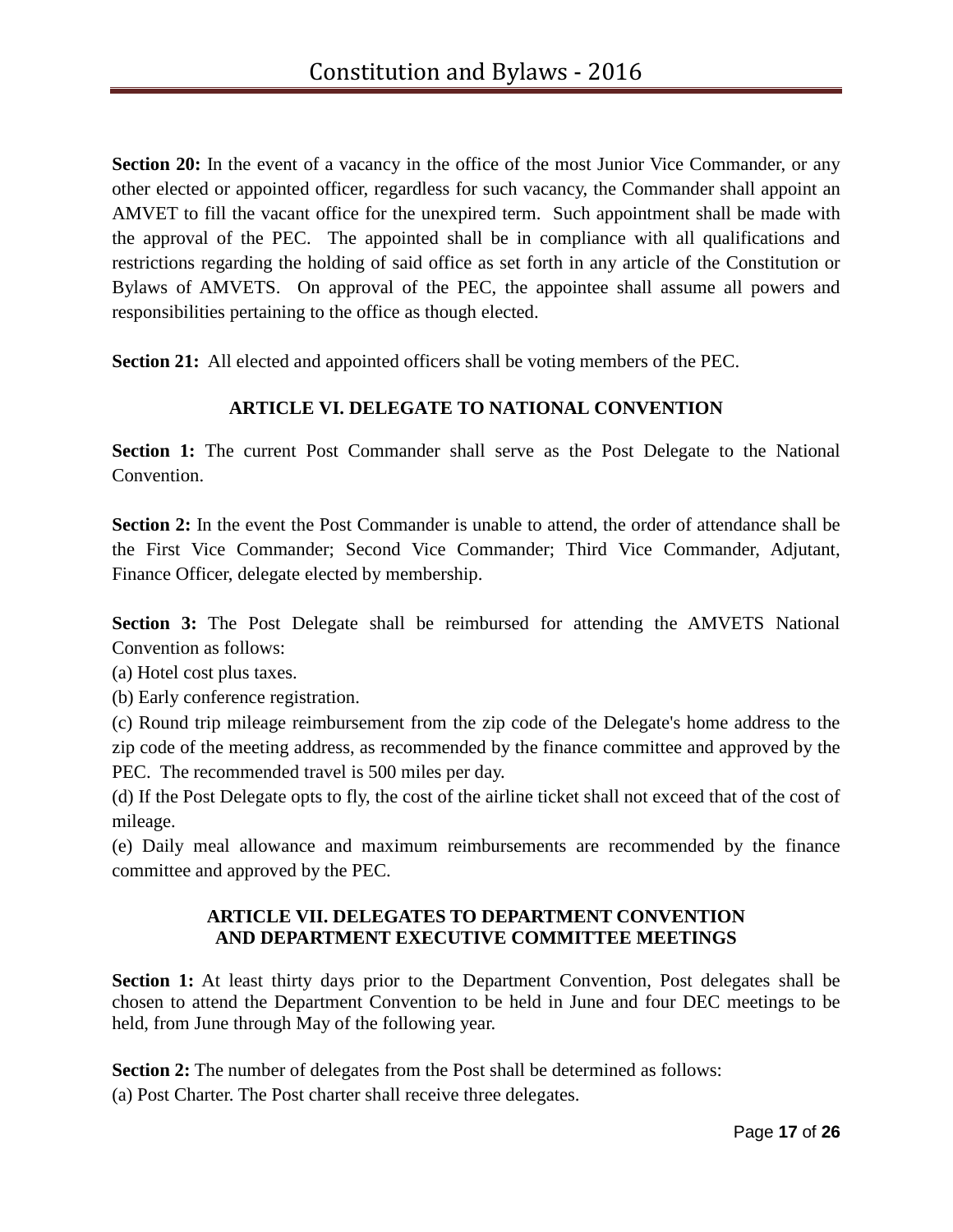(b) Post Membership. The Post shall receive one delegate for each ten members in good standing up to a maximum of 100 members for a maximum of ten delegates.

(c) Department/Service Foundation Officers. The Post shall receive one delegate for each member serving as a Department or Service Foundation Officer entitled to vote at the quarterly DEC meetings.

(d) Post Commander shall be a Delegate.

(e) Immediate Past Post Commander shall be a Delegate.

(f) Remaining number of Delegates to be selected by election by the membership.

**Section 3:** Delegate selection.

(a) Members wanting to attend the Department Convention shall make their desires known to the Post Adjutant sixty days prior to the Department Convention.

(b) Members shall be nominated and elected by the members.

**Section 4:** The Post Delegate for the Post, normally the Commander, is reimbursed by the Department of Virginia AMVETS.

**Section 5:** The elected and appointed Post Delegates shall be reimbursed for attending the Department of Virginia Department Convention and DEC meetings as follows:

(a) **S**hall be required to carpool and share a hotel room.

(b) Hotel cost plus taxes.

(c) Conference registration.

(d) Round trip mileage reimbursement, from the zip code of the Delegate's home address to the zip code of the meeting address, at the rate as recommended by the finance committee and approved by the PEC.

#### **ARTICLE VIII. FINANCE**

**Section 1:** The total annual dues of this Post shall be set at \$34.00 of which \$15.00 per member shall be paid to National, \$6.00 to the Department, and the Post shall retain \$13.00. The balance shall be deposited in the Post's general funds account.

**Section 2:** Life member dues are \$250.00 of which \$125.00 is remitted to National Headquarters, and \$62.50 is forwarded to the Department and the Post shall retain \$62.50. The balance shall be deposited in the Post's general funds account.

**Section 3:** Annual members who pay their dues between September 1 and August 31 may convert to Life membership and shall receive credit for their prepaid annual dues at any time during that period.

**Section 4:** All fundraising activities shall be approved in advance by the Post Executive Committee. An audit of expenses and revenues shall be submitted within thirty days of the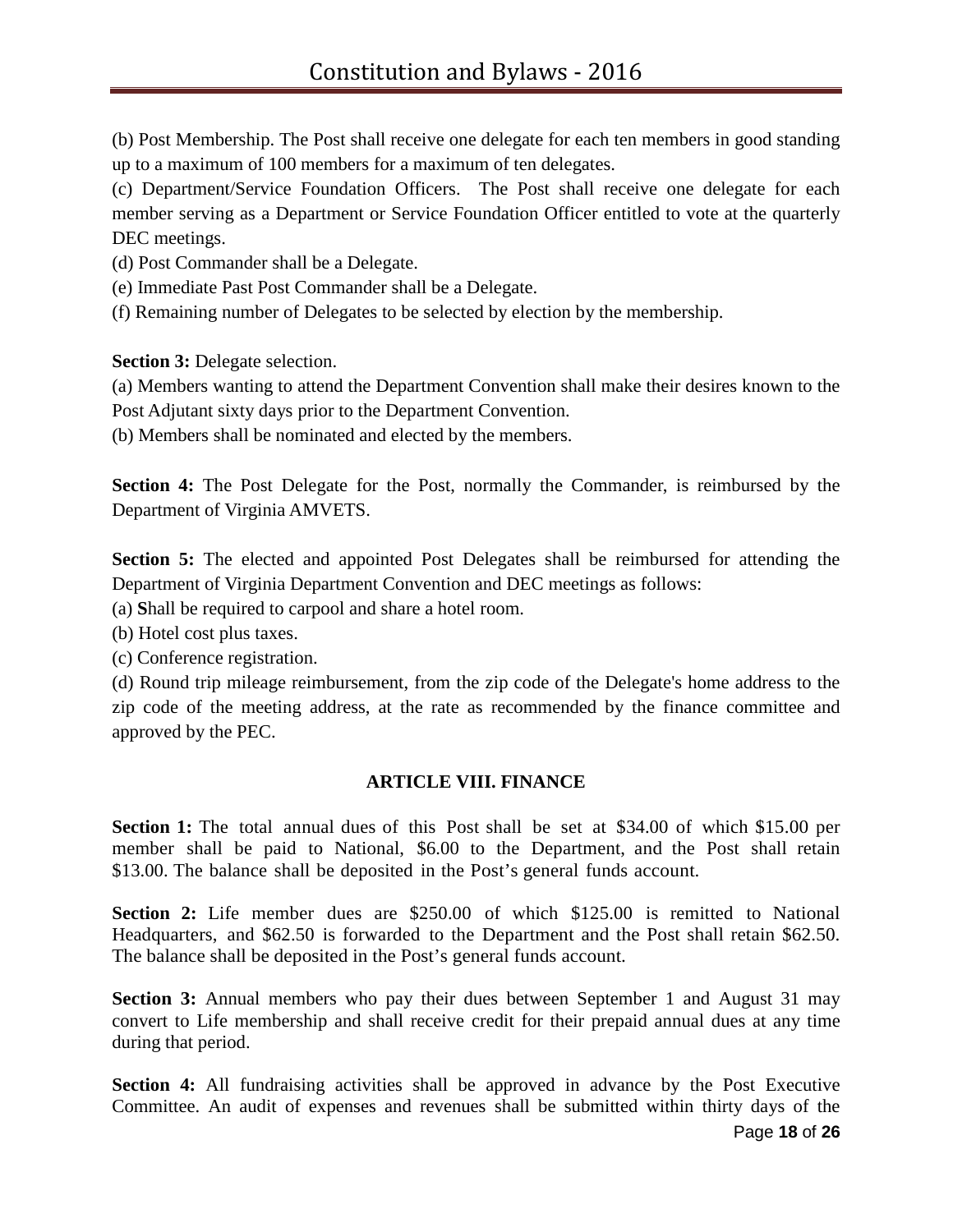fundraiser to the PEC for review. The Finance Officer shall make all payments. No payments shall be made to any member except by check from the Finance Officer. All funds received shall be turned into the Finance Officer for accountability and disbursement.

**Section 5:** An annual budget shall be prepared by the Finance Officer and submitted to the PEC for approval. Accurate books and records of account activities maintained by the Finance Officer shall be subject to inspection and regulation by the PEC at all reasonable times.

**Section 6:** All receipts and payments shall be reported using a voucher with a corresponding budget code for each receipt and payment. All expenses shall be reported using an expense report with a corresponding budget code for each expense.

**Section 7:** The Finance Officer shall render a report of receipts and disbursements to each meeting of this Post.

**Section 8:** If a Post club room is maintained and operated for the convenience and pleasure of the members of the Post in the name of AMVETS, or if AMVETS insignia is displayed or used, a Board of Trustees shall be elected from among the members of the Post to supervise its activities, operation and finances.

**Section 9:** Post officials handling AMVETS funds shall be properly bonded with a good and solvent bonding surety company, acceptable to the U. S. Treasury, as surety to cover the average amount of AMVET funds handled by said individual in a single year.

**Section 10:** An internal audit may be ordered at any time at the direction of the Post Executive Committee.

**Section 11:** The various accounts belonging to the Post shall require two signatures on checks to disburse such funds.

**Section 12:** Authorized Post signatories shall be the Commander, Finance Officer, First Vice Commander, Second Vice Commander, and Third Vice Commander.

**Section 13:** The current year's budget of revenue and expenses and the long-range goals of the Post are the foundations for preparing subsequent year's budget.

**Section 14:** There shall be a balanced budget prepared and presented to the Post for consideration each fiscal year.

**Section 15:** Reimbursable expenses for official Post travel shall be the cost of the lodging and mileage approved by the PEC.

(a) Mileage reimbursement will be based on round trip mileage between the member's permanent residence zip code and the zip code of the location where the function is being performed.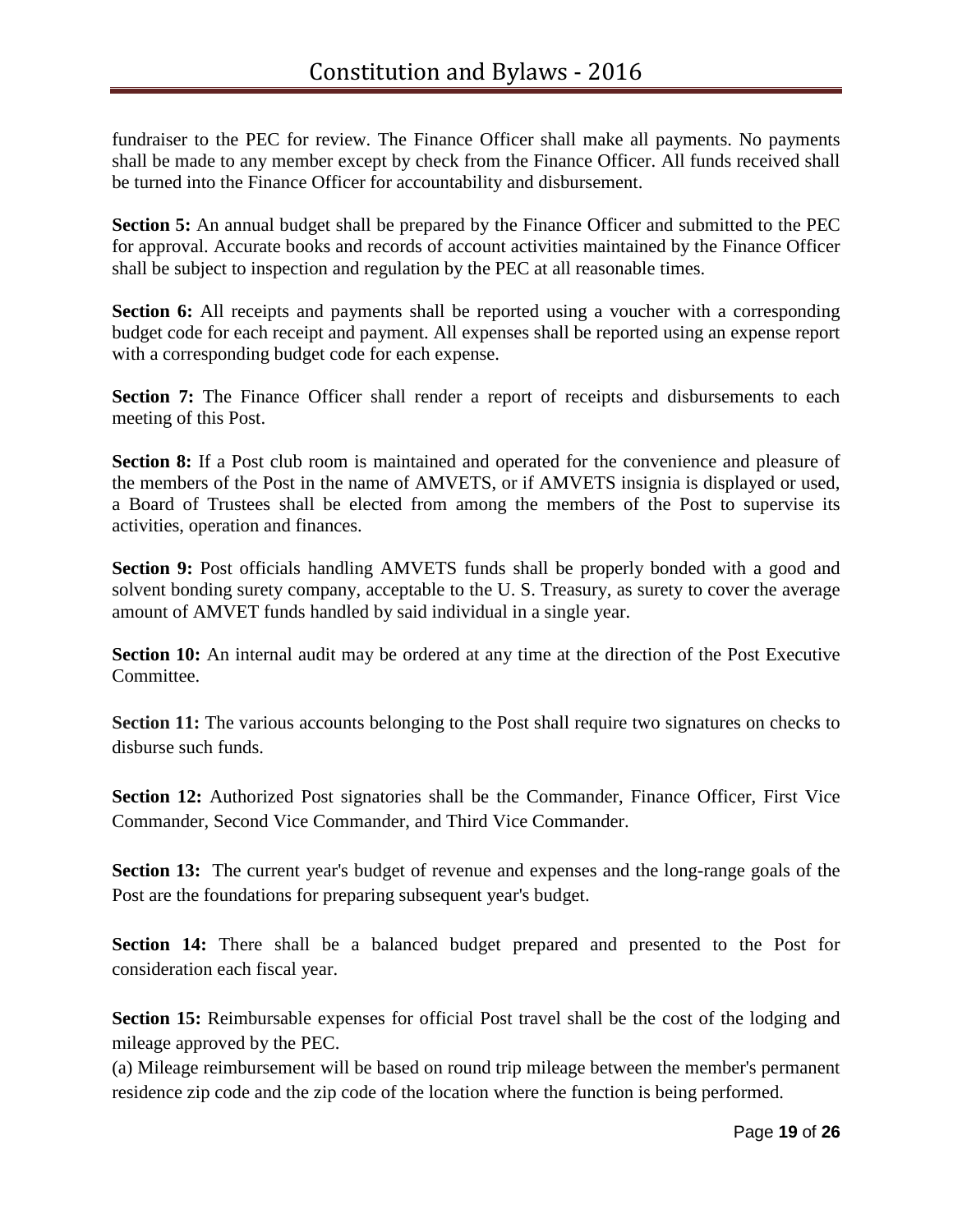(b) Lodging reimbursement will be actual room cost plus taxes.

(c) Meal and beverages while on official Post travel are not reimbursable unless recommended by the Finance Committee and approved by the membership.

**Section 16:** The Post Commander may authorize any Post Officer, any Committee Chair, any member of a Committee, or other authorized representative to receive reimbursement for authorized activity on behalf of the Post. The Finance Officer shall report all such disbursements since the last meeting of the PEC for its approval.

**Section 17:** A semi-annual audit shall be conducted at the conclusion of the second quarter (February) and at the conclusion of the fiscal year (August) by the Post Trustees.

- (a) The Audit committee shall perform the audit.
- (b) Minimal assessments to include, but not limited to:
- (1) Confirm all bank balances.
- (2) Review and confirm correctness of all expenses and revenues.
- (c) A complete audit checklist is in Appendix A.

**Section 18:** Motions or recommendations for charitable donations, gifts or assistance involving the expenditure of funds or any financial commitment shall not be brought forth at a regular or special Post meeting. All such requests shall be referred to the PEC for review and recommendation before being presented to the membership for determination. In reviewing these, the PEC shall have three options: (1) recommend providing funding; (2) recommend deferring funding pending appropriate planning by the PEC as part of the next fiscal year; or (3) recommend denying funding based on current and projected funding levels.

**Section 19:** The Finance Officer is responsible for filing an IRS Form 990 with the District Director of the Internal Revenue Service. A statement as to whether a 990 has/has not been filled with the IRS must be given in writing to the Department and National Headquarters.

**Section 20:** The Finance Officer is responsible for filing the State Corporation Commission report on an annual basis.

**Section 21:** The finance Officer is responsible for ensuring the Surety Bond Requirements are maintained.

**Section 22:** The Finance Officer is responsible for ensuring the Post Liability Insurance Coverage requirements are maintained. The Post shall secure the minimum liability insurance coverage prescribed by the National Constitution and Bylaws which names the Department and National Headquarters as additional insureds and file a copy of the Certificate of Insurance with the Department and National office.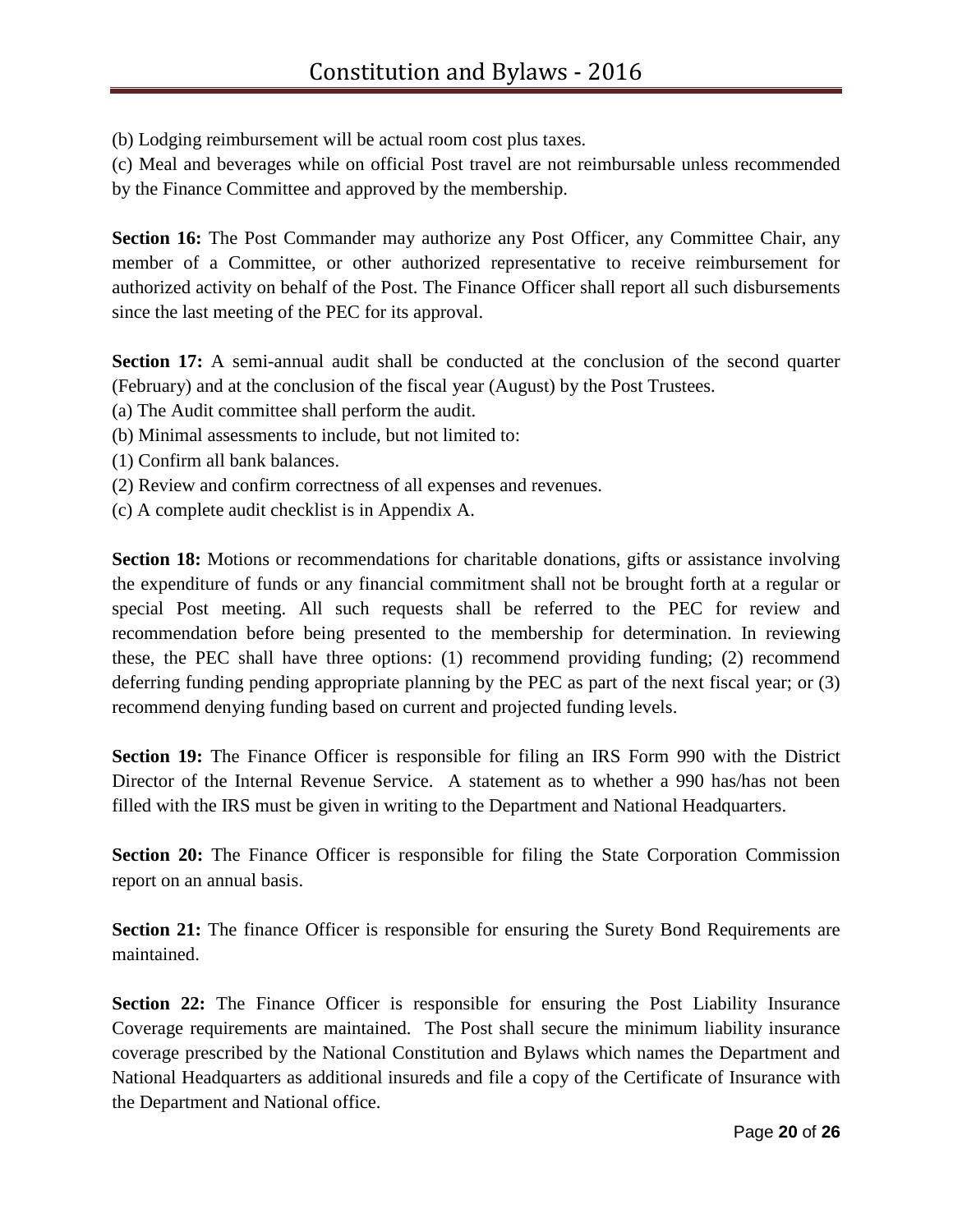**Section 23:** The Post fiscal year shall be September 1 through August 31.

# **ARTICLE IX. ELECTRONIC COMMUNICATIONS**

**Section 1:** The Post shall maintain an electronic mail account to transmit and receive official Post information.

(a) The Post email account shall be accessible across operating system platforms and devices used for transmitting and receiving electronic mail.

(b) Only members of the PEC shall have access to transmit and receive emails from the Post email account.

(c) The password for the Post email account shall be changed at the beginning of the Post fiscal year; and when the PEC membership changes.

(d) All official Post email transmissions shall be sent utilizing the Post email account.

(e) Private email accounts shall not be used to transmit official Post information.

(f) Any email that must originate from a personal email due to emergency situations must be courtesy copied to the PEC account.

**Section 2:** All email messaging and discussions shall be included as an addendum to the minutes of the most recent PEC meeting.

# **ARTICLE X. RESOLUTIONS**

**Section 1:** All resolutions adopted by this Post shall be forwarded to Department Headquarters.

**Section 2:** A simple majority vote of members present is required to pass any resolution other than amendments to the Constitution and Bylaws.

# **ARTICLE XI. RESTRICTED USE OF ORGANIZATION**

AMVETS, or any component part thereof, shall not be used to promote the interest of any individual who is a candidate for public office, or to otherwise promote any individual, organization, political party, faction or product. Any violation of this provision shall be sufficient cause for disciplinary action against the offending member.

# **ARTICLE XII. DISCIPLINE OF POST MEMBERS**

**Section 1:** Members of the post may be suspended or expelled for any one or more of the following reasons:

(a) failure to comply with any obligation imposed on members under the Constitution and Bylaws;

(b) Violation of law that reflects unfavorably on the name of AMVETS;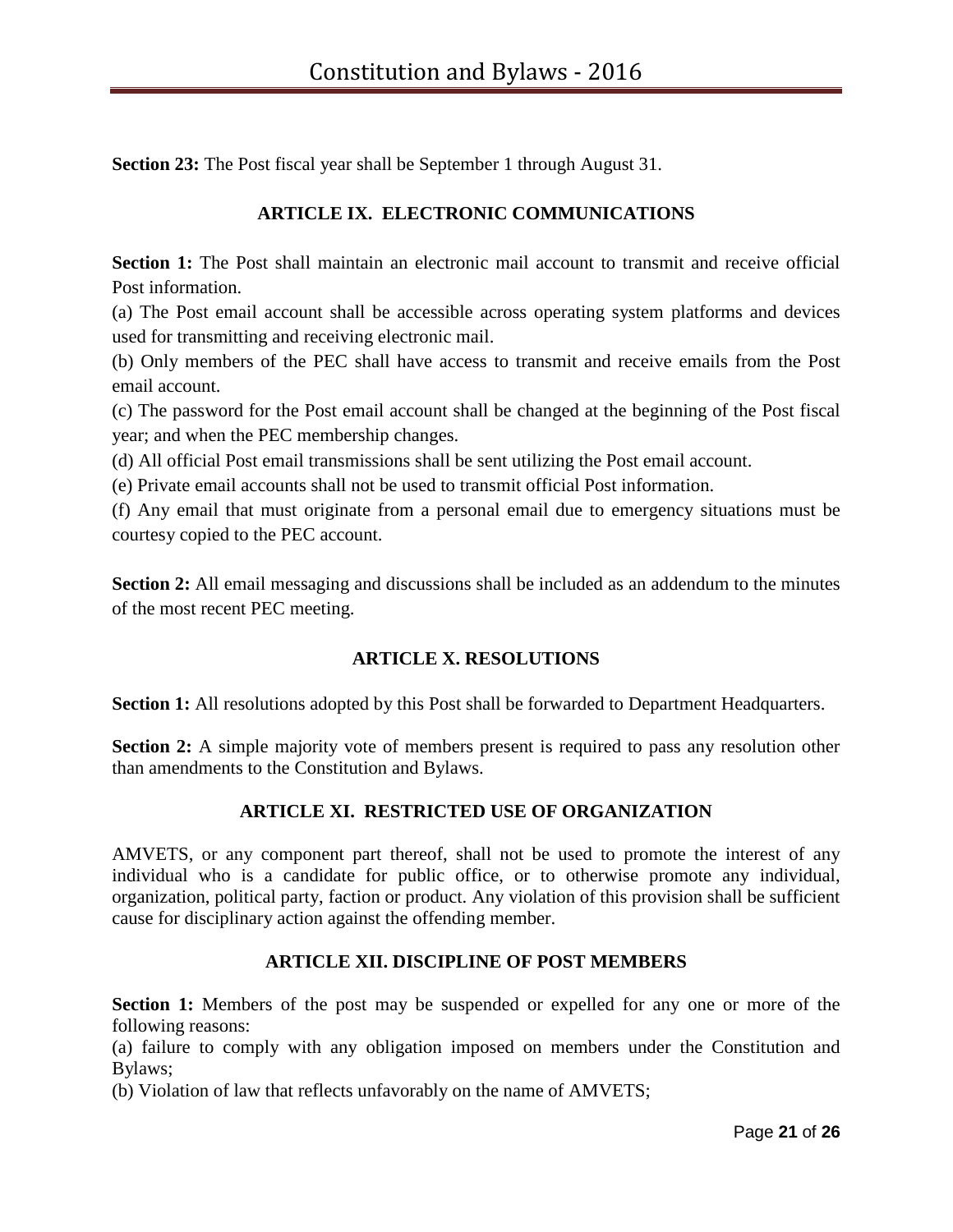(c) Conduct unbecoming an AMVET;

(d) Ineligibility for membership at time of acceptance into membership; or

(e) Procurement of membership by fraud or deception.

**Section 2**: All correspondence between the Post and the accused shall be via the US Post Office as Certified Return Receipt Requested mail and First Class mail.

**Section 3:** Any member of AMVETS may prefer charges against any other member, alleging any of the foregoing causes for suspension or expulsion. Such charges shall be made under oath, setting forth the time and place of the offense or other basis for the charges, as near as may be practicable, and signed by the accuser.

**Section 4:** All charges and specifications shall be filed with the Post Commander.

**Section 5**: On receipt of said charges and specifications, the Post Commander shall, within five calendar days, send a copy thereof by certified mail to the member complained about, together with a notice fixing a date, place and time of a hearing to be held not less than thirty calendar days after date of mailing.

**Section 6:** Said charges and specifications shall be heard by the PEC, with the following guidelines as set forth in Appendix B of these Bylaws.

# **ARTICLE XIII. AMENDMENTS**

**Section 1:** These Bylaws shall be amended by a majority vote at the Post annual meeting. Proposed amendments shall be submitted and sent to the membership at least ten days prior to the meeting.

**Section 2:** These Bylaws, however, shall be amended at the Post annual meeting without notice by a two-thirds vote of those members present.

**Section 3:** Amendments to These Bylaws shall take effect upon adoption unless otherwise specified by the resolution.

**Section 4:** No amendment may be adopted unless referred to the Constitution and Bylaws Committee, which will consider it and report on it at the Post annual meeting.

**Section 5:** Copies of all adopted amendments shall be forwarded to the Department for review by the Department Judge Advocate within thirty days after their adoption.

**Section 6:** The Department Judge Advocate will forward the approved copies to the National Headquarters for placement in the permanent Post file.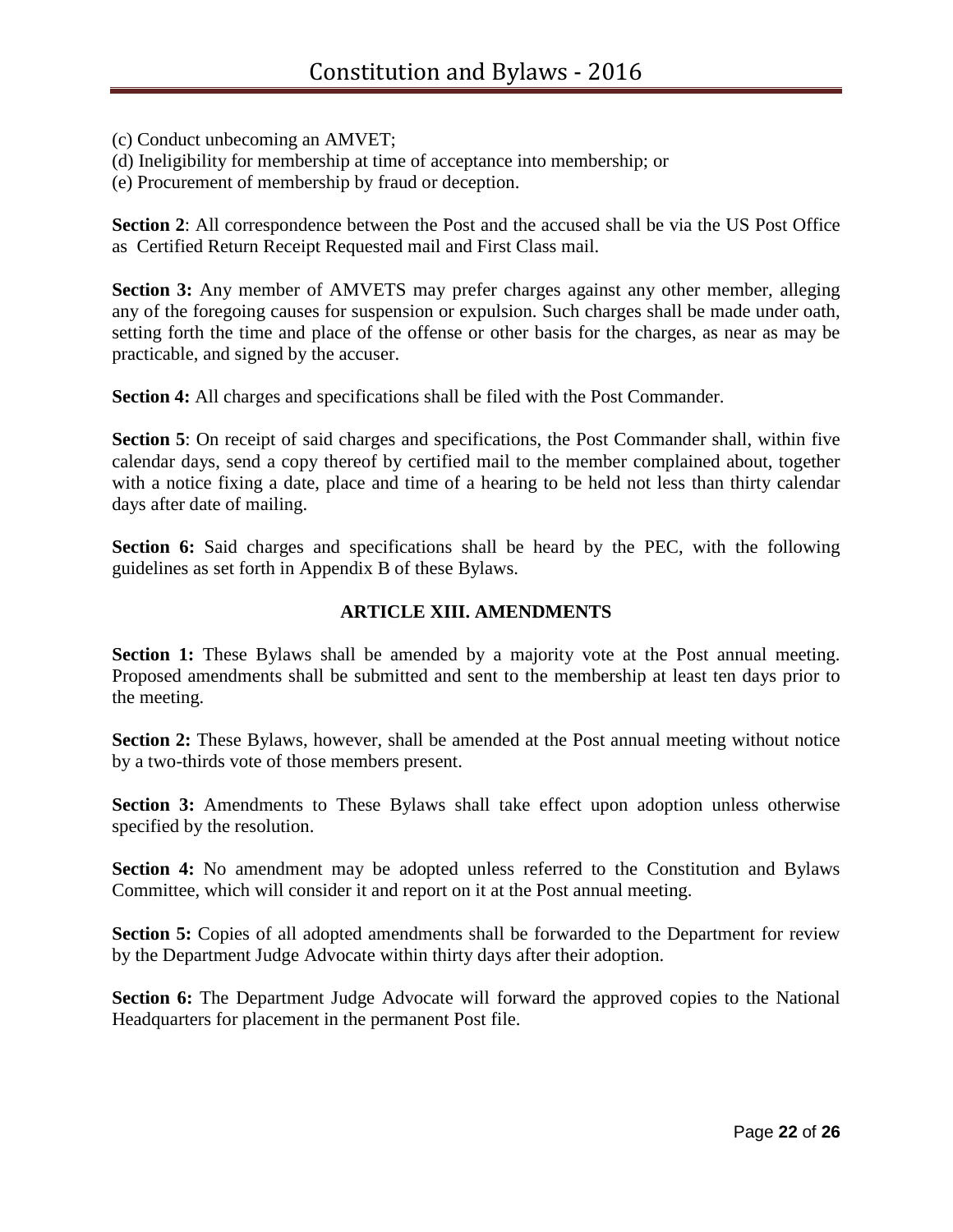# **APPENDIX A: AUDIT CHECKLIST**

(1) When was the previous audit and review conducted of Post financial operations?

(2) Were there any findings or recommendations?

(3) Have they been addressed?

(4) Did the Commander and Finance Officer review and concur with the Audit Committee Report.

(5) Is a copy of the Post Revalidation Certificate current and on file?

(6) Are there written guidance / policy / procedure for financial management?

(7) Does the Post Finance Officer develop an annual operating budget which includes costs for programs, management and fundraising and all sources of funding?

(8) Is this budget reviewed and approved by the Post Executive Committee?

(9) Does the Post have a reserve of funds to cover at least three months of operating expenses?

(10) Does the Post Finance Officer prepare timely financial statements - including the Balance Sheet and Statement of Financial activities which are clearly stated?

(11) Does the Post Finance Officer reconcile the bank statements on a monthly basis?

(12) Does the Post Finance Officer follow accounting practices which conform to accepted standards?

(13) Does the Post have a written policy identifying the number of authorized check signers?

(14) Were all bank balances (Checking / Savings / Investment) confirmed, and all expenses & revenues for the months indicated deemed to be correct.

(15) Has the IRS Form 990, Return of Organization Exempt From Income Tax, been filed for the current year within prescribed time lines (S: 15 Jan)?

(16) Does the Post have an IRS issued Employer Identification Number (EIN)?

(17) Has the annual Virginia State Corporation Commission report for the current year been filed within the prescribed time line?

(18) Does the Post have suitable insurance coverage with appropriate levels and types of coverages in place?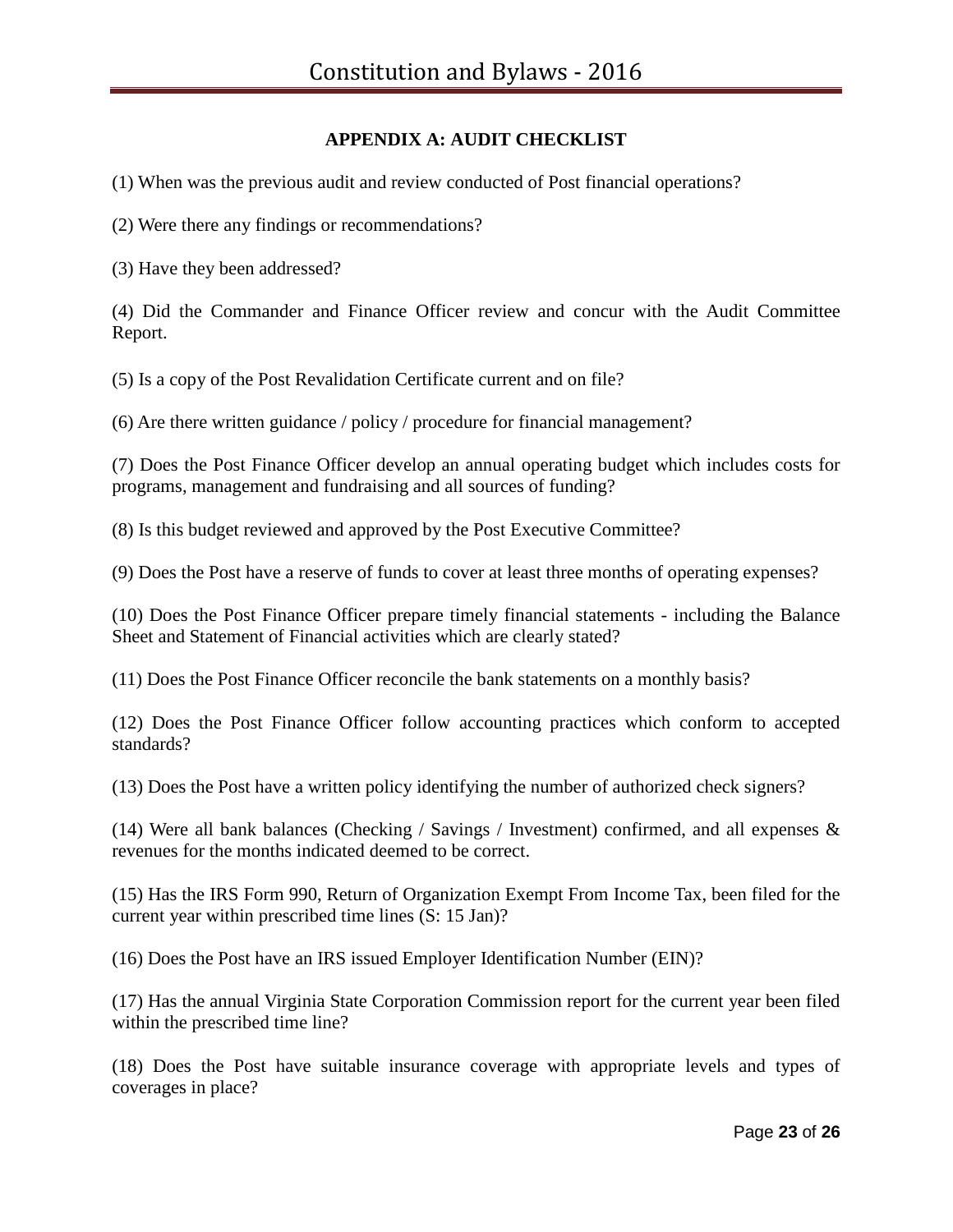(19) What is the amount of Liability Insurance?

(20) Is the Department of Virginia and AMVETS National Headquarters included as additional insurers?

(21) Has a copy of the Insurance policy been provided to both, AMVETS National Headquarters and the Department of Virginia?

- (22) Does the Post have a Surety Bond and on file?
- (23) When does the Surety Bond expire?
- (24) What is the amount of the Surety Bond?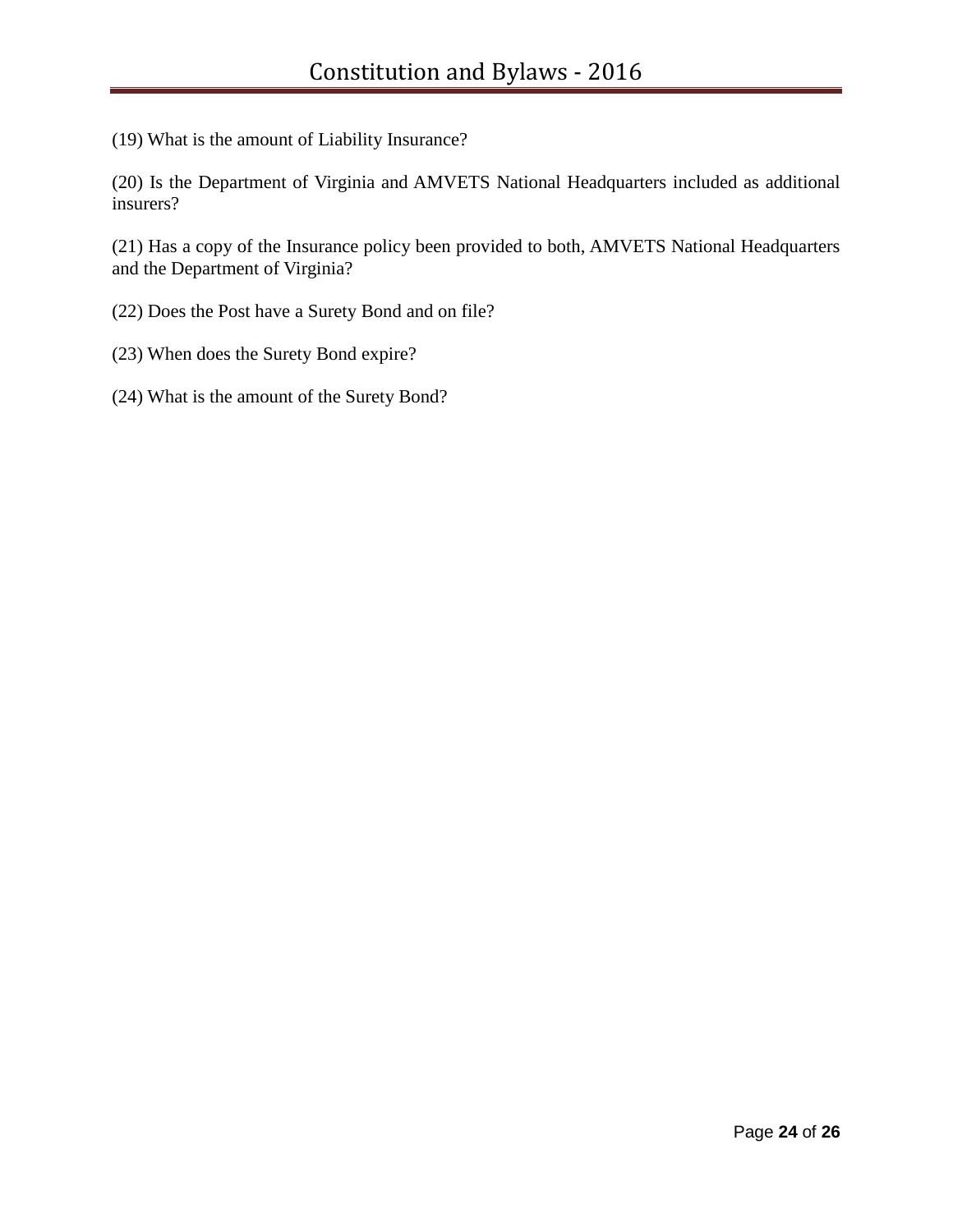# **APPENDIX B: GRIEVANCE PROCEDURES**

#### **Grievance Hearing:**

(a) The member complained about shall have the right to be represented by counsel and to crossexamine his accuser or accusers and witnesses presented against him.

(b) No member against whom charges have been preferred, or who has preferred charges against another member, shall sit in judgment on any panel hearing or deciding the matter.

(c) The Post Judge Advocate shall prosecute the charges

(d) The attendance of a court reporter shall be permitted.

(e) The presiding officer of PEC shall decide all questions as to the relevancy of evidence and the regularity of the proceedings.

(f) The accused member may be represented by council, at no cost to the Post.

(g) The accuser and accused may call witnesses and present evidence.

(h) Evidence or documents shall be properly numbered and submitted to the presiding officer.

(i) Notarized depositions may be submitted.

(j) The presiding officer shall be notified in writing of the number of witnesses and their order o be called.

(k) Witness statement shall not exceed ten minutes with ten minutes allowed for crossexamination.

(l) On the conclusion of the hearing, a vote shall be taken first as to whether there is a basis for the charge or charges:

(m) If by the vote, it is determined that there is none, the charges shall be dismissed.

(n) If the charges are not dismissed, then a vote shall be taken on the guilt or innocence of each of the charges and each of the specifications.

(o) A two-thirds vote of the members of the PEC hearing the charges and specifications shall be required to sustain any charge or specification.

(p) Voting shall be secret or open as the PEC may determine by majority vote.

(q) If any charge or specification is sustained the member shall be deemed to be guilty and the presiding officer at the hearing shall put the question of the degree of punishment as to:

(r) Whether there shall be a suspension from the benefits of membership and, if so, for how long; (s) Whether there shall be an expulsion from membership.

#### **Grievance Appeal:**

(a) Any member whose membership is suspended or expelled may appeal to the DEC.

(b) Notice of Appeal must be filed in writing with the Post Judge Advocate not later than fifteen calendar days after the imposition of the penalty.

(c) An appeal not received in accordance within the established time will not be forwarded to the DEC.

(d) The Post Judge Advocate will notify the DEC and PEC of the receipt of the appeal.

(e) The procedure for the hearing of an appeal by the DEC shall be prescribed by the Department Judge Advocate.

(f) The decision of the appellate body shall be binding and final.